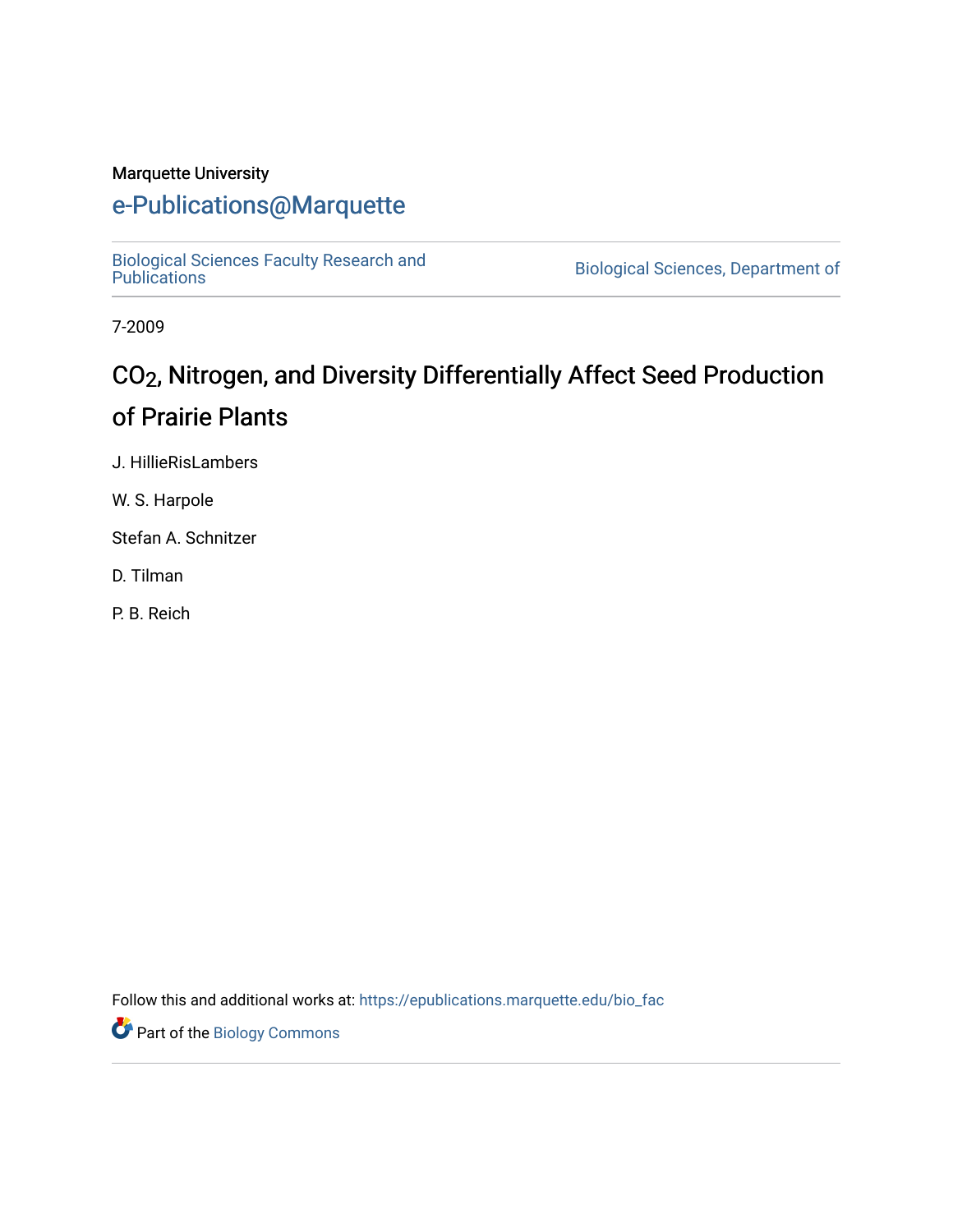**Marquette University**

## **e-Publications@Marquette**

### *Biology Faculty Research and Publications/College of Arts and Sciences*

*This paper is NOT THE PUBLISHED VERSION;* **but the author's final, peer-reviewed manuscript.** The published version may be accessed by following the link in the citation below.

*Ecology*, Vol. 90, No. 7 (July 2009) : 1810-1820[. DOI.](https://esajournals.onlinelibrary.wiley.com/doi/full/10.1890/07-1351.1) This article is © Ecological Society of America and permission has been granted for this version to appear in [e-Publications@Marquette.](http://epublications.marquette.edu/) Ecological Society of America does not grant permission for this article to be further copied/distributed or hosted elsewhere without the express permission from Ecological Society of America.

# CO2, Nitrogen, and Diversity Differentially Affect Seed Production of Prairie Plants

J. HillieRisLambers Biology Department, University of Washington, Seattle, Washington W.S. Harpole Department of Ecology, Evolution and Organismal Biology, Iowa State University, Ames, Iowa S. Schnitzer Department of Biological Sciences, University of Wisconsin, Milwaukee, Wisconsin D. Tilman Ecology, Evolution and Behavior, University of Minnesota-Twin Cities, St. Paul, Minnesota P.B. Reich Department of Forest Resources, University of Minnesota-Twin Cities, St. Paul, Minnesota

#### Abstract

Plant species composition and diversity is often influenced by early life history stages; thus, global change could dramatically affect plant community structure by altering seed production. Unfortunately, plant reproductive responses to global change are rarely studied in field settings, making it difficult to assess this possibility. To address this issue, we quantified the effects of elevated  $CO<sub>2</sub>$ , nitrogen deposition, and declining diversity on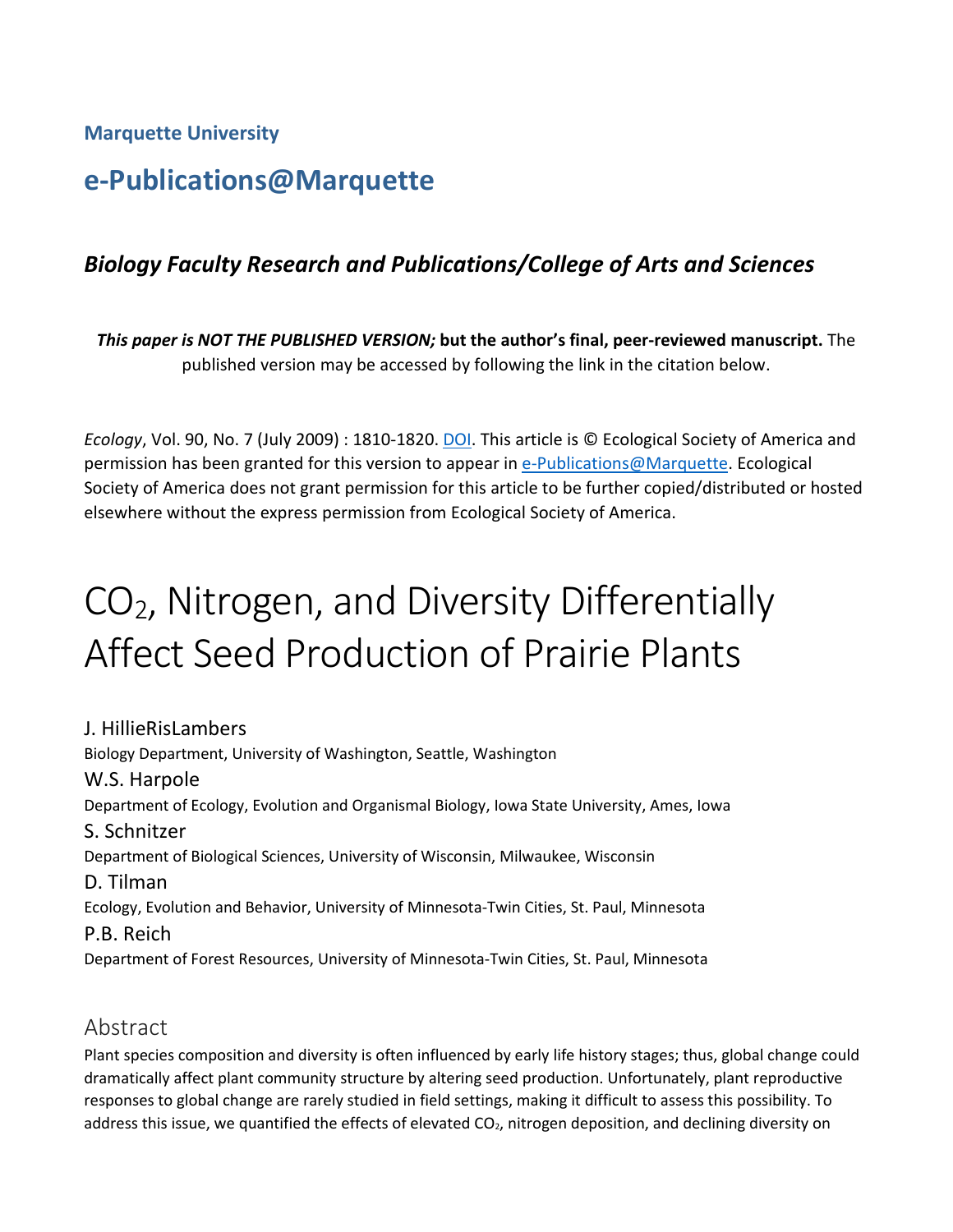inflorescence production and inflorescence mass of 11 perennial grassland species in central Minnesota, USA. We analyzed these data to ask whether (1) global change differentially affects seed production of co-occurring species; (2) seed production responses to global change are similar for species within the same functional group (defined by ecophysiology and growth form); and (3) seed production responses to global change match productivity responses. We found that, on average, allocation to seed production decreased under elevated  $CO<sub>2</sub>$ , although individual species responses were rarely significant due to low power ( $CO<sub>2</sub>$  treatment df = 2). The effects of nitrogen deposition on seed production were similar within functional groups:  $C_4$  grasses tended to increase while  $C_3$  grasses tended to decrease allocation to seed production. Responses to nitrogen deposition were negatively correlated to productivity responses, suggesting a trade-off. Allocation to seed production of some species responded to a diversity gradient, but responses were uncorrelated to productivity responses and not similar within functional groups. Presumably, species richness has complex effects on the biotic and abiotic variables that influence seed production. In total, our results suggest that seed production of co-occurring species will be altered by global change, which may affect plant communities in unpredictable ways. Although functional groups could be used to generalize seed production responses to nitrogen deposition in Minnesota prairies, we caution against relying on them for predictive purposes without a mechanistic understanding of how resource availability and biotic interactions affect seed production.

#### Introduction

The effects of global change on seed production may affect plant community composition, because species differences at early life history stages can strongly influence community structure. For example, both theory and experimental studies suggest that low seed production limits interspecific competition, and thus, promotes diversity (**[Shmida and Ellner 1984](https://esajournals.onlinelibrary.wiley.com/doi/full/10.1890/07-1351.1#i0012-9658-90-7-1810-Shmida1)**, **[Hurtt and Pacala 1995](https://esajournals.onlinelibrary.wiley.com/doi/full/10.1890/07-1351.1#i0012-9658-90-7-1810-Hurtt1)**, **[Tilman 1997](https://esajournals.onlinelibrary.wiley.com/doi/full/10.1890/07-1351.1#i0012-9658-90-7-1810-Tilman2)**). Secondary succession may also be driven by differences among species in their colonization ability, with better colonizers (those producing more seeds) being dominant during early succession, and better competitors arriving and dominating later in succession (**[Gleeson and Tilman 1990](https://esajournals.onlinelibrary.wiley.com/doi/full/10.1890/07-1351.1#i0012-9658-90-7-1810-Gleeson1)**, **[Fastie 1995](https://esajournals.onlinelibrary.wiley.com/doi/full/10.1890/07-1351.1#i0012-9658-90-7-1810-Fastie1)**, **[Lichter 2000](https://esajournals.onlinelibrary.wiley.com/doi/full/10.1890/07-1351.1#i0012-9658-90-7-1810-Lichter1)**). A trade-off between colonization and competitive ability can also promote diversity or control the relative abundance of species in late-successional communities (**[Tilman 1997](https://esajournals.onlinelibrary.wiley.com/doi/full/10.1890/07-1351.1#i0012-9658-90-7-1810-Tilman2)**, **[Turnbull et al. 1999](https://esajournals.onlinelibrary.wiley.com/doi/full/10.1890/07-1351.1#i0012-9658-90-7-1810-Turnbull1)**). Taken together, these studies suggest that the differential effects of elevated CO<sub>2</sub>, nitrogen deposition and the local loss of species on seed production of co-occurring species may affect community structure in unexpected ways (**[Stiling et al. 2004](https://esajournals.onlinelibrary.wiley.com/doi/full/10.1890/07-1351.1#i0012-9658-90-7-1810-Stiling1)**, **[Cleland et al. 2006](https://esajournals.onlinelibrary.wiley.com/doi/full/10.1890/07-1351.1#i0012-9658-90-7-1810-Cleland1)**).

Whether or not seed production of co-occurring species will be differentially affected by global change, and which global change factors have the strongest effects on seed production, is not well-known. Studies indicate that global change factors such as elevated CO<sub>2</sub>, nitrogen deposition, or declining diversity differentially affect the productivity of co-occurring species (e.g., **[DeLucia et al. 1999](https://esajournals.onlinelibrary.wiley.com/doi/full/10.1890/07-1351.1#i0012-9658-90-7-1810-DeLucia1)**, **[Reich et al. 2001](https://esajournals.onlinelibrary.wiley.com/doi/full/10.1890/07-1351.1#i0012-9658-90-7-1810-Reich3)**, **[Polley et al.](https://esajournals.onlinelibrary.wiley.com/doi/full/10.1890/07-1351.1#i0012-9658-90-7-1810-Polley1)  [2003](https://esajournals.onlinelibrary.wiley.com/doi/full/10.1890/07-1351.1#i0012-9658-90-7-1810-Polley1)**, **[HilleRisLambers et al. 2004](https://esajournals.onlinelibrary.wiley.com/doi/full/10.1890/07-1351.1#i0012-9658-90-7-1810-HilleRisLambers2)**), but reproductive responses are rarely studied. Elevated CO<sub>2</sub>has been found to strongly affect seed production of some species, but results are difficult to extrapolate to natural communities, because most studies focus on crop species (**[Jablonski et al. 2002](https://esajournals.onlinelibrary.wiley.com/doi/full/10.1890/07-1351.1#i0012-9658-90-7-1810-Jablonski1)**) or examine the response of single species to elevated CO<sub>2</sub> (e.g., [Huxman et al. 1999](https://esajournals.onlinelibrary.wiley.com/doi/full/10.1890/07-1351.1#i0012-9658-90-7-1810-Huxman1), [LaDeau and Clark 2001](https://esajournals.onlinelibrary.wiley.com/doi/full/10.1890/07-1351.1#i0012-9658-90-7-1810-LaDeau1)). To our knowledge, fewer than 10 studies have examined the reproductive responses of co-occurring plant species to elevated  $CO<sub>2</sub>$  in the field (**[Navas et al. 1997](https://esajournals.onlinelibrary.wiley.com/doi/full/10.1890/07-1351.1#i0012-9658-90-7-1810-Navas1)**, **[Grunzweig and Korner 2000](https://esajournals.onlinelibrary.wiley.com/doi/full/10.1890/07-1351.1#i0012-9658-90-7-1810-Grunzweig1)**, **[Thurig et al. 2003](https://esajournals.onlinelibrary.wiley.com/doi/full/10.1890/07-1351.1#i0012-9658-90-7-1810-Thurig1)**, **[Morgan et al. 2004](https://esajournals.onlinelibrary.wiley.com/doi/full/10.1890/07-1351.1#i0012-9658-90-7-1810-Morgan1)**, **[Stiling et al.](https://esajournals.onlinelibrary.wiley.com/doi/full/10.1890/07-1351.1#i0012-9658-90-7-1810-Stiling1)  [2004](https://esajournals.onlinelibrary.wiley.com/doi/full/10.1890/07-1351.1#i0012-9658-90-7-1810-Stiling1)**, **[Miyagi et al. 2007](https://esajournals.onlinelibrary.wiley.com/doi/full/10.1890/07-1351.1#i0012-9658-90-7-1810-Miyagi1)**, **[Ramo et al. 2007](https://esajournals.onlinelibrary.wiley.com/doi/full/10.1890/07-1351.1#i0012-9658-90-7-1810-Ramo1)**, **[Williams et al. 2007](https://esajournals.onlinelibrary.wiley.com/doi/full/10.1890/07-1351.1#i0012-9658-90-7-1810-Williams1)**); and only two studies have examined reproductive responses of co-occurring species to multiple global change factors in the field (**[Cleland et al.](https://esajournals.onlinelibrary.wiley.com/doi/full/10.1890/07-1351.1#i0012-9658-90-7-1810-Cleland1)  [2006](https://esajournals.onlinelibrary.wiley.com/doi/full/10.1890/07-1351.1#i0012-9658-90-7-1810-Cleland1)**, **[Ramo et al. 2007](https://esajournals.onlinelibrary.wiley.com/doi/full/10.1890/07-1351.1#i0012-9658-90-7-1810-Ramo1)**).

Determining how global change alters seed production of co-occurring members of a plant community would lend insight into the factors that constrain seed production, and may simplify efforts to forecast population or community dynamics under global change scenarios. For example, if species within functional groups respond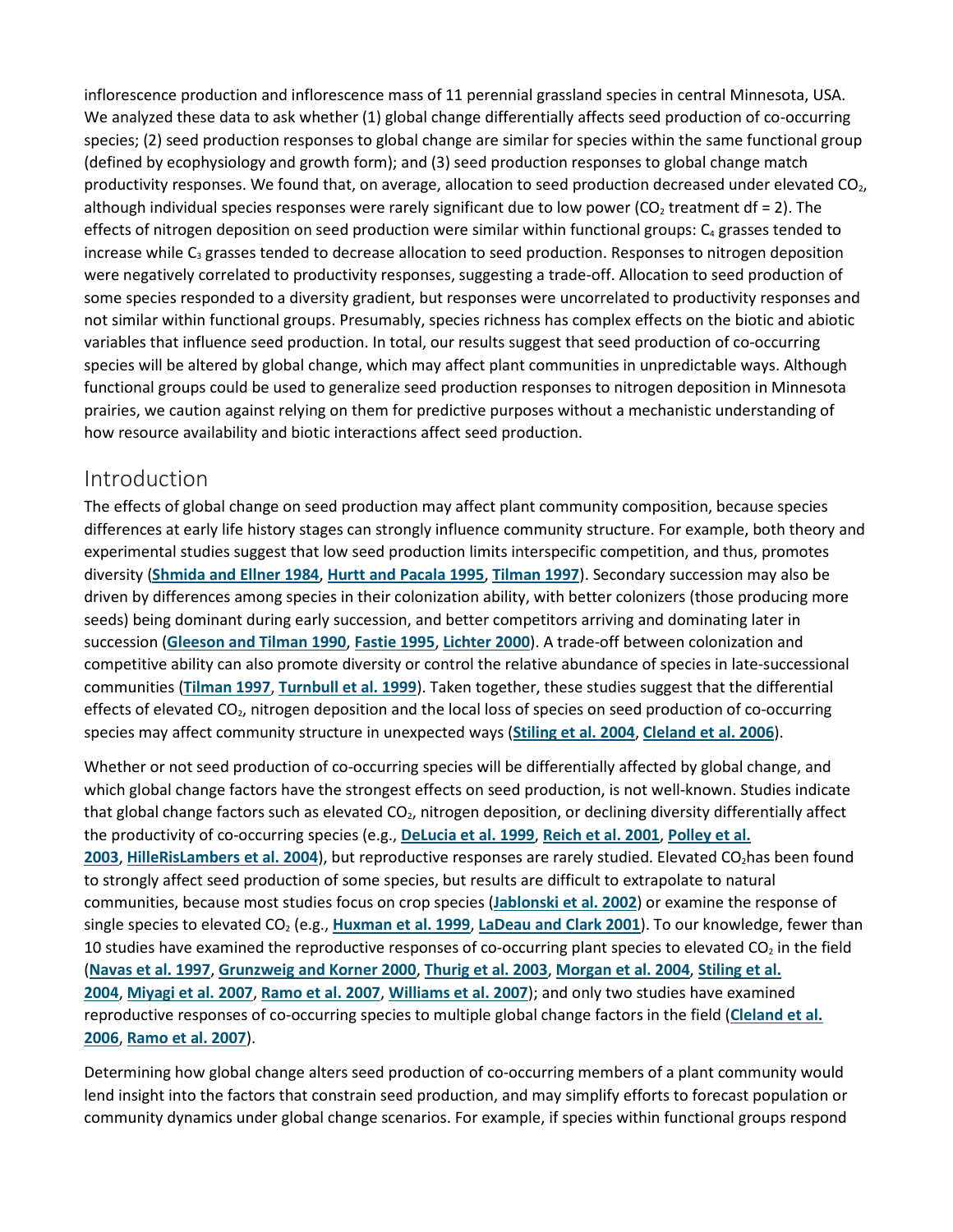similarly, or if seed production responses to global change correlate with productivity responses, it might be possible to extrapolate results from existing studies to predict the seed production responses of other species to global change. To address these issues, we determine the effects of elevated  $CO<sub>2</sub>$ , nitrogen deposition and a gradient in species richness on the seed production of 11 co-occurring plant species in Minnesota. We used hierarchical Bayesian analyses to quantify the effects of the three global change factors on inflorescence production (per unit biomass), inflorescence mass, and the proportion of aboveground biomass that is seed. Using these results, we asked whether (1) global change differentially impacts seed production of co-occurring species, implying possible effects on community dynamics; (2) seed production responses to global change are similar within four functional groups (**[Table 1](https://esajournals.onlinelibrary.wiley.com/doi/full/10.1890/07-1351.1#i0012-9658-90-7-1810-t01)**); and (3) seed production responses to global change are similar to productivity responses (**[Table 1](https://esajournals.onlinelibrary.wiley.com/doi/full/10.1890/07-1351.1#i0012-9658-90-7-1810-t01)**).

| Functional group and species                                                                                                                                                                              | Abbrevistion                                 | Seasonality<br>$(m=1 \text{ or } 2)$     | Productivity<br>limited by N? | Productivity<br>stimulated<br>by $CO2$ ? |
|-----------------------------------------------------------------------------------------------------------------------------------------------------------------------------------------------------------|----------------------------------------------|------------------------------------------|-------------------------------|------------------------------------------|
| C3 grasses                                                                                                                                                                                                |                                              |                                          |                               |                                          |
| Agropyron repens<br>Broman inermit<br>Koelerts ortstats<br>Pos pratencia                                                                                                                                  | Áiř<br>Bí<br>Kc<br>$\mathbb{P}_{\mathbb{P}}$ | 1<br>1<br>1                              | $Y \otimes$ <sup>12</sup>     |                                          |
| C <sub>4</sub> grasses                                                                                                                                                                                    |                                              |                                          |                               |                                          |
| Ardropogon gerardit<br>Boutelous gracilis<br>Schizachyrium scoparium.<br>Sorghautrum mulans                                                                                                               | Ag<br>Bg<br>Sī<br>Ŝn                         | 2<br>$\frac{2}{2}$<br>$\hat{\mathbb{Z}}$ | $N_0$ <sup>1.2</sup>          | No <sup>34</sup>                         |
| Forke (excluding N fixers)                                                                                                                                                                                |                                              |                                          |                               |                                          |
| Solidago rigida                                                                                                                                                                                           | Sr                                           | $\hat{\mathbb{Z}}$                       | Yœ                            | Yez                                      |
| Nitrogen-fizing forbs                                                                                                                                                                                     |                                              |                                          |                               |                                          |
| Lespedeza capitata<br>Lupinus perennis                                                                                                                                                                    | Lc<br>$\mathbb{L}\mathbb{R}$                 | $\frac{2}{1}$                            | No <sup>6,7,3</sup>           | Ye:                                      |
| <i>Note: S</i> ources are: 1, Tilmam and Wedin (1991); 2,Wedin and Tilman (1993); 3, Poorter and<br>Klesser (2000): 1 Winnel at all (1000): 5 UTIADfall smlager at all (2004): 6 Craffma at all (2005): 7 |                                              |                                          |                               |                                          |

reaves (2003); 4, weak to all (1999); 3, malatak.<br>Reich et al. (2003); 3, Ritchie and Tibman (1995).

We hypothesized that global change would affect seed production similarly to productivity, because we expected that greater vegetative growth should indicate a greater availability of resources for seed production ([Thurig et al. 2003](https://esajournals.onlinelibrary.wiley.com/doi/full/10.1890/07-1351.1#i0012-9658-90-7-1810-Thurig1)). Thus, we predicted that seed production responses to elevated CO<sub>2</sub> and nitrogen deposition would be similar within functional groups (**[Reich et al. 2001](https://esajournals.onlinelibrary.wiley.com/doi/full/10.1890/07-1351.1#i0012-9658-90-7-1810-Reich3)**, **[2006](https://esajournals.onlinelibrary.wiley.com/doi/full/10.1890/07-1351.1#i0012-9658-90-7-1810-Reich2)**, **[Poorter and Navas 2003](https://esajournals.onlinelibrary.wiley.com/doi/full/10.1890/07-1351.1#i0012-9658-90-7-1810-Poorter1)**). Specifically, we hypothesized that seed production of  $C_4$  grasses would respond negatively and  $C_3$  species, especially legumes, positively to elevated CO<sub>2</sub> ([Polley et al. 2003](https://esajournals.onlinelibrary.wiley.com/doi/full/10.1890/07-1351.1#i0012-9658-90-7-1810-Polley1), [Morgan et al. 2004](https://esajournals.onlinelibrary.wiley.com/doi/full/10.1890/07-1351.1#i0012-9658-90-7-1810-Morgan1), [Miyagi et al. 2007](https://esajournals.onlinelibrary.wiley.com/doi/full/10.1890/07-1351.1#i0012-9658-90-7-1810-Miyagi1); but see Owensby et al. **[1999](https://esajournals.onlinelibrary.wiley.com/doi/full/10.1890/07-1351.1#i0012-9658-90-7-1810-Owensby1)**). We also expected that seed production of N demanding species would increase ( $C_3$  grasses and nonleguminous forbs), while seed production of species most adept at acquiring this limiting soil resource would decrease with nitrogen deposition (perennial C4 grasses, legumes; **[Tilman 1984](https://esajournals.onlinelibrary.wiley.com/doi/full/10.1890/07-1351.1#i0012-9658-90-7-1810-Tilman1)**). Finally, we hypothesized that seed production responses to declining diversity would be similar to reproductive responses to nitrogen deposition, because declining diversity increases the availability of nitrogen (**[Tilman 1997](https://esajournals.onlinelibrary.wiley.com/doi/full/10.1890/07-1351.1#i0012-9658-90-7-1810-Tilman2)**).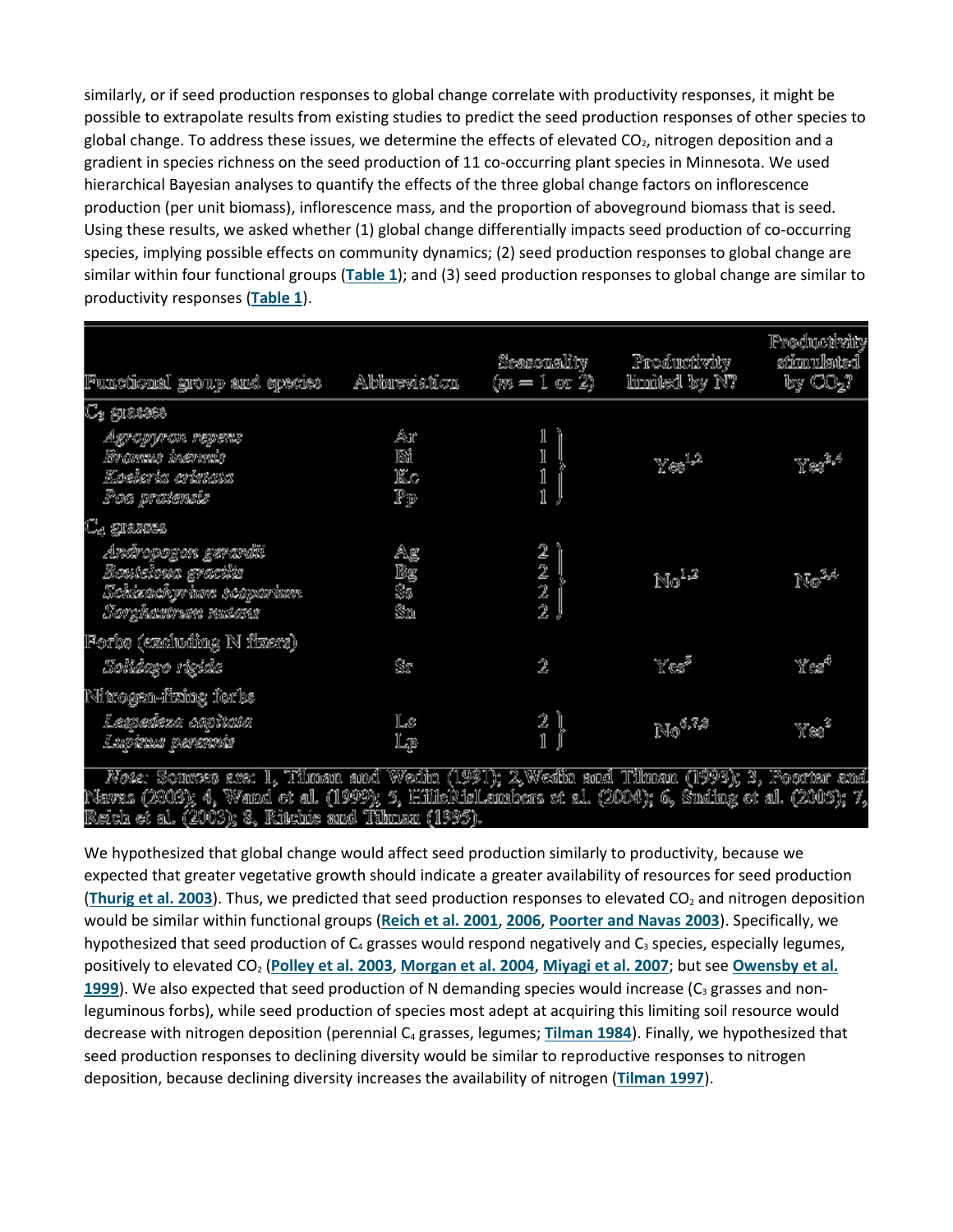## Materials and Methods

The Cedar Creek Natural History Area is a 2200-ha Long Term Ecological Research site in south-central Minnesota at the approximate presettlement prairie–forest border. Cedar Creek consists of hardwood forests, pine forests, abandoned agricultural fields, and oak savannas. Soils are derived from a sandy glacial outwash, and are extremely nitrogen poor (**[Tilman 1984](https://esajournals.onlinelibrary.wiley.com/doi/full/10.1890/07-1351.1#i0012-9658-90-7-1810-Tilman1)**, **[Tilman and Wedin 1991](https://esajournals.onlinelibrary.wiley.com/doi/full/10.1890/07-1351.1#i0012-9658-90-7-1810-Tilman3)**). The climate is continental, with cool winters (average temperature December to February is −8.45°C) and hot summers (average temperature June to August is 20.46°C). Based on climate data collected from 1982–2006, cumulative rainfall at Cedar Creek averages 81.5 cm each year, with most of the precipitation falling in summer (32.49 total cm precipitation between June and August) and the least in the winter (6.87 total cm precipitation). Climate in the year of data collection (2002) was slightly above average in terms of rainfall (cumulative rainfall 84.0 cm), warmer in the winter (−4.26°C) but slightly cooler in the spring (4.19°C vs. 6.88°C average).

The BioCON experiment was established in an abandoned agricultural field in 1997 (a description of the BioCON experiment is *available online*).*[7](https://esajournals.onlinelibrary.wiley.com/doi/full/10.1890/07-1351.1#fn1)* Prior to the initiation of the global change treatments, the existing vegetation in the field was removed, and soils were treated with methyl bromide to kill seeds in the soil seed bank. In this ongoing experiment, factorial combinations of  $CO<sub>2</sub>$  treatments (ambient, 368 parts per million [ppm]; elevated, 560 ppm), nitrogen treatments (ambient, +4 g N annually), and species richness treatments (monocultures, four‐ , nine-, and 16-species plots) are applied to 366 4-m2 plots equally divided across six rings. Although species richness, not diversity, was manipulated, we use "diversity" to refer to the treatment, as is the norm in manipulative biodiversity studies (e.g., **[Tilman 1997](https://esajournals.onlinelibrary.wiley.com/doi/full/10.1890/07-1351.1#i0012-9658-90-7-1810-Tilman2)**, **[Reich et al. 2001](https://esajournals.onlinelibrary.wiley.com/doi/full/10.1890/07-1351.1#i0012-9658-90-7-1810-Reich3)**).

 $CO<sub>2</sub>$  treatments are applied to each ring using FACE technology (free air carbon dioxide enrichment; a more complete description of FACE is *available online*),*[8](https://esajournals.onlinelibrary.wiley.com/doi/full/10.1890/07-1351.1#fn2)* with three rings at ambient atmospheric CO<sub>2</sub> concentrations and three rings at elevated CO<sub>2</sub> concentrations (see [Plate 1](https://esajournals.onlinelibrary.wiley.com/doi/full/10.1890/07-1351.1#i0012-9658-90-7-1810-f1001)). CO<sub>2</sub> treatments are imposed during daylight hours in the growing season, approximately mid-April to mid-October. Nitrogen and species richness treatments are applied at the plot level. Nitrogen deposition is mimicked by adding  $NH_4NO_3$  three times annually. The diversity treatment was imposed when plots were established by seeding each 4-m<sup>2</sup> plot with 48 g of seed equally divided among the component species. The main experiment (analyzed here; see **[Reich et al. 2001](https://esajournals.onlinelibrary.wiley.com/doi/full/10.1890/07-1351.1#i0012-9658-90-7-1810-Reich3)**, **[2004](https://esajournals.onlinelibrary.wiley.com/doi/full/10.1890/07-1351.1#i0012-9658-90-7-1810-Reich4)** for more details) consists of 32 monoculture plots, 15 four‐species plots, 15 nine‐species plots, and 12 16‐species plots. Species composition of four and nine species plots was randomly determined, but the 16-species plots all contain the same 16 perennial herbaceous species and monoculture plots are equally divided among species (with each species being represented by two monoculture plots per nitrogen and  $CO<sub>2</sub>$  treatment, randomly located across appropriate rings). Species composition of each plot is maintained by annual weeding of species not originally planted in the plot.

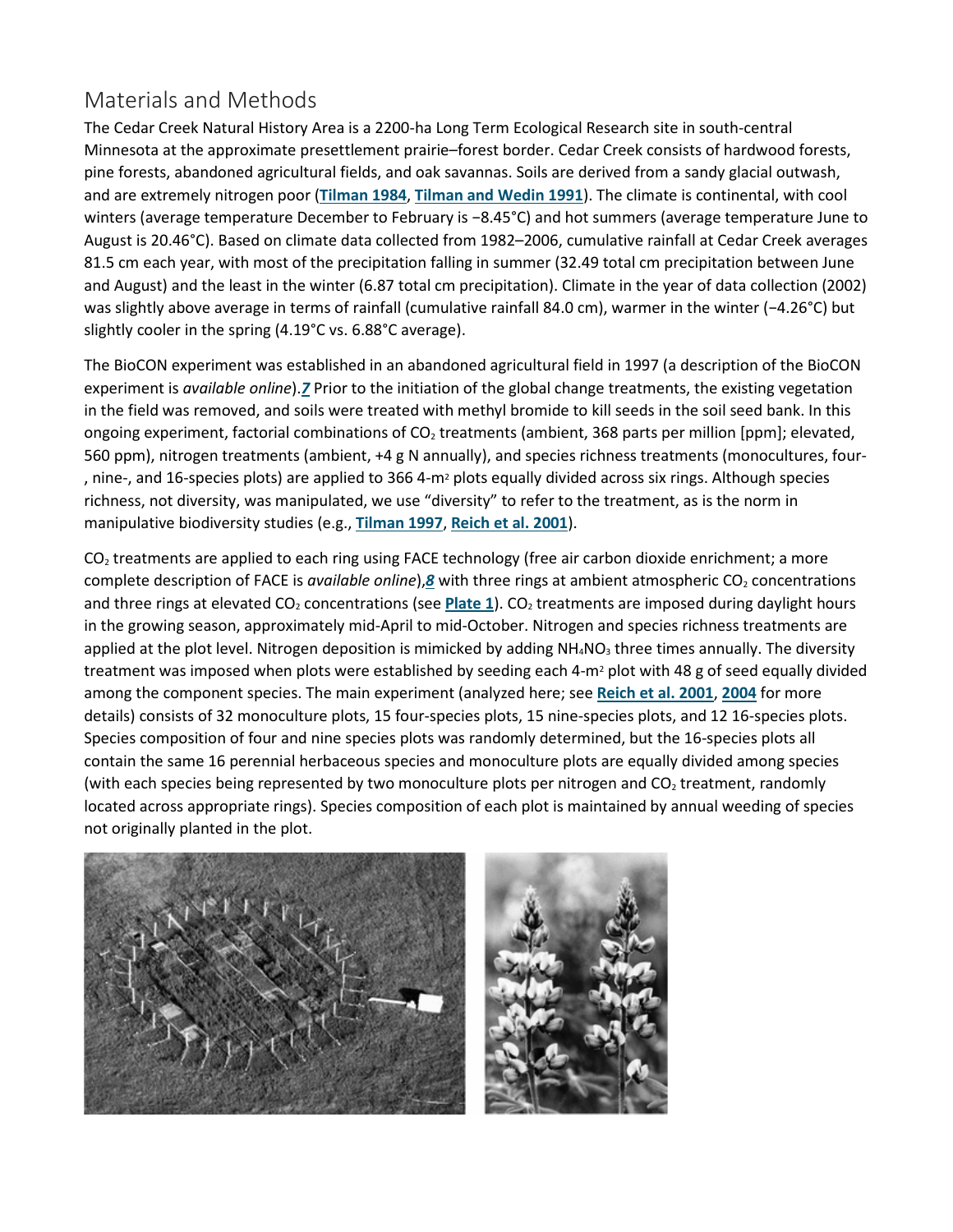(Left) An aerial picture of one of the six rings in which  $CO<sub>2</sub>$  treatments are imposed in this experiment. In elevated-CO<sub>2</sub> rings, the fan house (to the right of the ring in this picture) controls the amount of pure CO<sub>2</sub> that is mixed with air and blown into an underground pipe system connected to aboveground vertical emitter pipes sorrounding the ring. The 66 4-m<sup>2</sup> plots inside the ring contain one, four, nine, or 16 species and are subjected to one of two nitrogen treatments (ambient or elevated). (Right) Flowering inflorescenses of Lupinus perennis, one of the two legumes included in this experiment. Inflorescence production of this species was influenced by declining diversity. Photo credits: (left) D. Tilman; (right) J. HilleRisLambers.

Focal species in the study are herbaceous perennial plants common to the Cedar Creek region and representing four functional groups ([Table 1](https://esajournals.onlinelibrary.wiley.com/doi/full/10.1890/07-1351.1#i0012-9658-90-7-1810-t01)). These include C<sub>3</sub> grasses (Agropyron repens, Bromus inermis, Koeleria cristata, Poa pratensis), C4 bunchgrasses (Andropogon gerardii, Bouteloua gracilis, Schizachyrium scoparium, Sorghastrum nutans), a forb (Solidago rigida), and two nitrogen-fixing legumes (Lespedeza capitata, Lupinus perennis; see **[Plate 1](https://esajournals.onlinelibrary.wiley.com/doi/full/10.1890/07-1351.1#i0012-9658-90-7-1810-f1001)**). Five other species also planted in the experiment (three forbs and two legumes) were not sampled for this study, as most of these species were rarely present outside monoculture plots.

All data analyzed in this manuscript were collected in summer of 2002. We measured aboveground productivity in June and August in two different  $1.5 \times 0.1$  m strips using electric clippers, and weighed the biomass after sorting it to species and drying it in a drying oven (at 60°C). Percent cover was assessed in a 0.5  $\times$  1 m quadrat centered within each 4-m<sup>2</sup> plot in June and August. We counted inflorescences in the same  $0.5 \times 1.0$  m permanent quadrat, at the time of seed dispersal for each species. We harvested two inflorescences with mature seeds from separate individuals of each species within each plot. Inflorescences were dried for five days at 40°C, after which seeds were removed from pods or seed heads and weighed. Biomass sampling efforts in previous years (performed in a separate clip strip each sampling period) occurred away from the 0.5 × 1.0 permanent quadrat where percent cover was assessed and inflorescences counted. We did not harvest inflorescences from plants growing within 10 cm of the edge of the plot to avoid edge effects. Due to the timeintensive effort required, we did not collect inflorescences from the nine-species plots for four species (Agropyron repens, Bromus inermis, Poa pratensis, Solidago rigida).

#### Analyses

Our analyses involved three steps. First, we developed a statistical model that combines biomass, percent cover and inflorescence data to determine the effects of  $CO<sub>2</sub>$ , nitrogen, and diversity on biomass and inflorescence production. Next, we developed a statistical model to determine the effects of the global change factors on inflorescence mass. Finally, we combined coefficients describing global change effects on inflorescence production with coefficients describing global change effects on inflorescence mass to estimate global change effects on the allocation of aboveground biomass to seed production. We describe each of these steps here.

Statistical model 1: effects of global change on biomass and inflorescence production We assume that aboveground biomass of species *i* in plot *j*, ring *k*, and time step *l* (*b<sub>ikl</sub>*) is lognormally distributed with mean *b*<sup> $Λ$ <sub>ijkl</sub> and standard deviation σ<sub>*bi*</sub>:</sup>

 $log(b_{ijkl}) \sim \mathcal{K}[log(\hat{b}_{ijkl}), \sigma_{bi}^2]$   $b_{ijkl} > 0.$  (1)  $log(b_{ijkl}) \sim \mathcal{N}[log(\hat{b}_{ijkl}), \sigma_{bi}^2]$   $b_{ijkl} > 0$ .

At the time of sampling, species were present in all plots in which they were planted, which means that observations of zero (indicating no biomass of that species in a clip strip) arise from lack of detection rather than the extinction of the species from the plot. Observations of zero biomass are therefore treated as missing data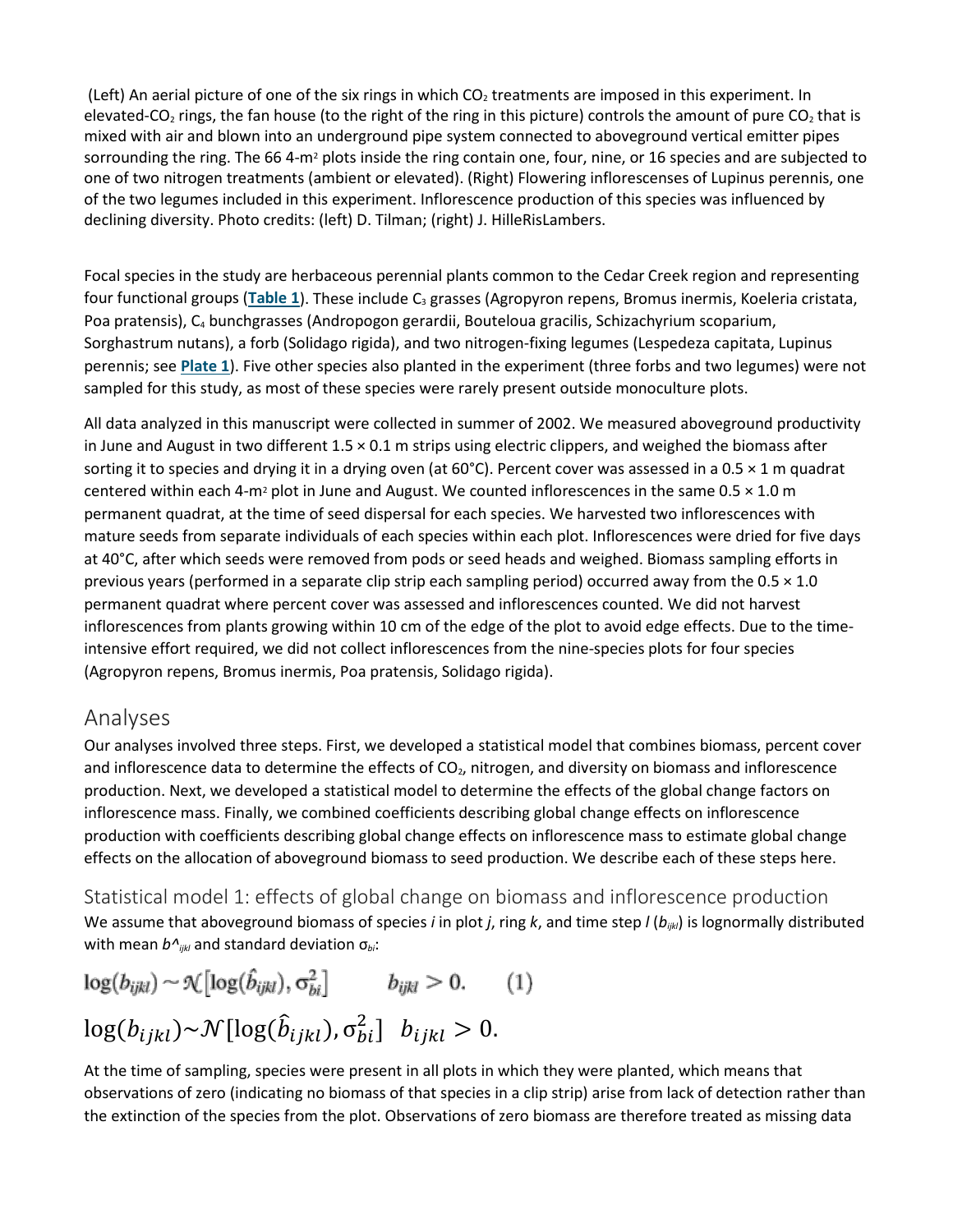in Eq. 1. However, these observations also provide information on biomass production, because they arise when the biomass of that species in the entire plot is low. Thus, we introduce a latent variable that we refer to as "biomass detection" and we model it as a Bernoulli process that is influenced by the amount of actual biomass in the plot [\(Appendix A\)](https://esajournals.onlinelibrary.wiley.com/doi/full/10.1890/07-1351.1#appA).

Our expectation for biomass production (*b^ijkl*) depends on parameters describing ring, species and time stepspecific biomass production (θ*bjkl*), the effects of nitrogen deposition (ν*bi*), and effects of species richness (δ*<sup>b</sup>*9*<sup>i</sup>*, δ*<sup>b</sup>*4*<sup>i</sup>*, δ*<sup>b</sup>*1*<sup>i</sup>*). Nitrogen and species richness coefficients are multiplied by dummy vectors **n***jk*, **d**9*jk*, **d**4*jk*, or **d**1*jk*; which contain 1s and 0s indicating plots with nitrogen added and containing nine, four, or one species, respectively:

$$
\log(\hat{b}_{ijkl}) = \theta_{bjkl} + \nu_i \mathbf{n}_{jk} + \delta_{b9i} \mathbf{d}_{9jk} + \delta_{b4i} \mathbf{d}_{4jk} + \delta_{b1i} \mathbf{d}_{1jk}.
$$
\n(2)

$$
\log(\hat{b}_{ijkl}) = \theta_{bjkl} + \mathbf{v}_i \mathbf{n}_{jk} + \delta_{bjkl} \mathbf{d}_{9jk} + \delta_{b4i} \mathbf{d}_{4jk} + \delta_{b1i} \mathbf{d}_{1jk}.
$$

Intercepts (α<sub>bil</sub>, biomass production in high-diversity, ambient CO<sub>2</sub>, and ambient nitrogen plots) and effects of elevated CO2 on biomass production (χ*bi*) are estimated from ring-specific parameters in ambient (rings two, four, and six) and elevated rings (rings one, three, and five):

$$
\theta_{bi(j=2,4,6)l} \sim \mathcal{N}(\alpha_{bil}, \sigma_{bri}^2)
$$
(3)  

$$
\theta_{bi(j=2,4,6)l} \sim \mathcal{N}(\alpha_{bil}, \sigma_{bri}^2)
$$
  

$$
\theta_{bi(j=1,3,5)l} \sim \mathcal{N}(\alpha_{bil} + \chi_{bi}, \sigma_{bri}^2).
$$
(4)  

$$
\theta_{bi(j=1,3,5)l} \sim \mathcal{N}(\alpha_{bil} + \chi_{bi}, \sigma_{bri}^2)
$$

The parameter σ*bri* describes the ring to ring variation in biomass production for species *i*. Essentially, this is a mixed effects model, with ring as a random effect in the estimation of α<sub>bil</sub> and χ<sub>bi</sub>. Biomass production at the two time steps are related through the parameter ϕ*i*, which represents the difference in aboveground productivity between time step 1 and 2 (on a log scale):

$$
\alpha_{bi2} = \alpha_{bi1} + \phi_i.
$$
  
\n
$$
\alpha_{bi2} = \alpha_{bi1} + \phi_i.
$$
\n(5)

We assume that percent cover observations (*l* of two) of species *i* in ring *j* and plot *k* (*pijkl*) are normally distributed on the logit scale, with standard deviation σ*pi*:

$$
logit(p_{ijkl}) \sim \mathcal{K}\Big[logit(\hat{p}_{ijkl}), \sigma_{pi}^2\Big] \qquad p_{ijkl} > 0. \qquad (6)
$$

$$
logit(P_{ijkl}) \sim \mathcal{N}[logit(\hat{P}_{ijkl}), \sigma_{pi}^2] \quad P_{ijkl} > 0.
$$

Although our primary interest is in the relationship between biomass and inflorescence production, we included percent cover data in this statistical model because inflorescences were counted in the same area as percent cover. Thus, percent cover provides additional information on the abundance of each species in the percent cover quadrat where we counted inflorescences. As with biomass, we model percent cover detection as a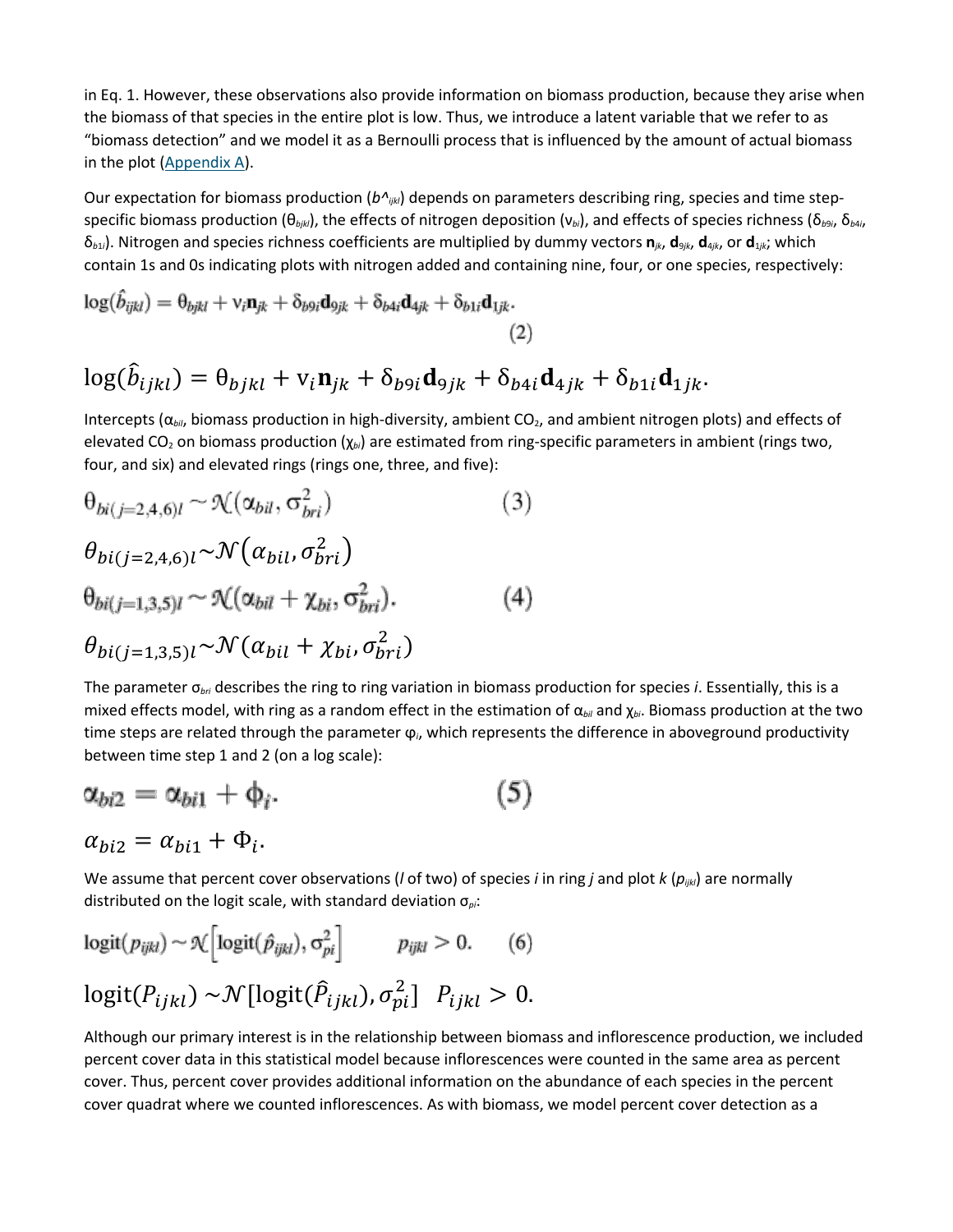Bernoulli process depending on the amount of percent cover [\(Appendix B\)](https://esajournals.onlinelibrary.wiley.com/doi/full/10.1890/07-1351.1#appB). We assume that percent cover depends on biomass in the same plot and two parameters (*qi* and *ri*):

$$
logit(\hat{p}_{ijkl}) = q_i + \frac{1}{r_i(\hat{b}_{ijkl} - \bar{b}_i)}.
$$
  

$$
logit(\hat{P}_{ijkl}) = q_i + \frac{1}{r_i(\hat{b}_{ijkl} - \bar{b}_i)}.
$$
 (7)

Exploratory analyses indicated that this functional form better fits the relationship between percent cover and biomass than a linear model in logit space. Subtracting the average biomass *b¯i* from *b^ijkl* reduces the natural tendency for slope and intercept parameters to be correlated (slowing model convergence); this technique is called covariate centering.

Inflorescences of species *i* in plot *j* and ring *k* (*fijk*) arise through a Poisson process:

$$
f_{ijk} \sim \text{Poisson}(\hat{f}_{ijk}).
$$
\n
$$
f_{ijk} \sim \text{Poisson}(\hat{f}_{ijk}).
$$
\n(8)

Inflorescence production depends on the plot-specific biomass production of that species (at time step *m*, when the species in question is setting seed;  $Table 1$ ) and parameters describing how that relationship is affected by rings, nitrogen, and diversity:

$$
\hat{f}_{ijk} = \exp(\theta_{fik} + \nu_{fi}\mathbf{n}_{jk} + \delta_{f9i}\mathbf{d}_{9jk} + \delta_{f4i}\mathbf{d}_{4jk} + \delta_{f1i}\mathbf{d}_{1jk})\hat{b}_{ijkm}.
$$
\n(9)\n
$$
\hat{f}_{ijk} = \exp(\theta_{fik} + \mathbf{V}_{fi}\mathbf{n}_{jk} + \delta_{f9i}\mathbf{d}_{9jk} + \delta_{f4i}\mathbf{d}_{4jk} + \delta_{f1i}\mathbf{d}_{1jk})\hat{b}_{ijkm}.
$$

Fitted parameters represent ring and species‐specific effects (θ*fik*), nitrogen deposition effects (ν*fi*), and species richness effects (δ*<sup>f</sup>*9*<sup>i</sup>*, δ*<sup>f</sup>*4*<sup>i</sup>*, δ*<sup>f</sup>*1*<sup>i</sup>*) multiplied by dummy vectors **n***jk*, **d**9*jk*, **d**4*jk*, or **d**1*jk*. Parameters describing inflorescence production in ambient conditions  $(\alpha_{fi}:$  high diversity, no CO<sub>2</sub> or nitrogen added) and the effects of elevated CO2 on biomass production (χ*fi*) were estimated from ring-specific parameters which are normally distributed with standard deviation σ*fri* (describing ring to ring variation in inflorescence production):

$$
\theta_{fi(j=2,4,6)} \sim \mathcal{N}(\alpha_{fi}, \sigma_{fri}^2)
$$
\n
$$
\theta_{fi(j=2,4,6)} \sim \mathcal{N}(\alpha_{fi}, \sigma_{fri}^2)
$$
\n
$$
\theta_{fi(j=1,3,5)} \sim \mathcal{N}(\alpha_{fi} + \chi_{fi}, \sigma_{fri}^2).
$$
\n
$$
\theta_{fi(j=1,3,5)} \sim \mathcal{N}(\alpha_{fi} + \chi_{fi}, \sigma_{fri}^2)
$$
\n(11)

We quantify the main effects of elevated  $CO<sub>2</sub>$ , nitrogen deposition, and declining diversity on biomass and inflorescence production (Eqs. 2–4 and 9–11), but not the interactions between these global change factors, because we found extremely few significant interactions in exploratory analyses. Biomass production was more often affected by interactions between global change factors (as discussed in [Reich et al. 2001,](https://esajournals.onlinelibrary.wiley.com/doi/full/10.1890/07-1351.1#i0012-9658-90-7-1810-Reich3) [2004\)](https://esajournals.onlinelibrary.wiley.com/doi/full/10.1890/07-1351.1#i0012-9658-90-7-1810-Reich4); but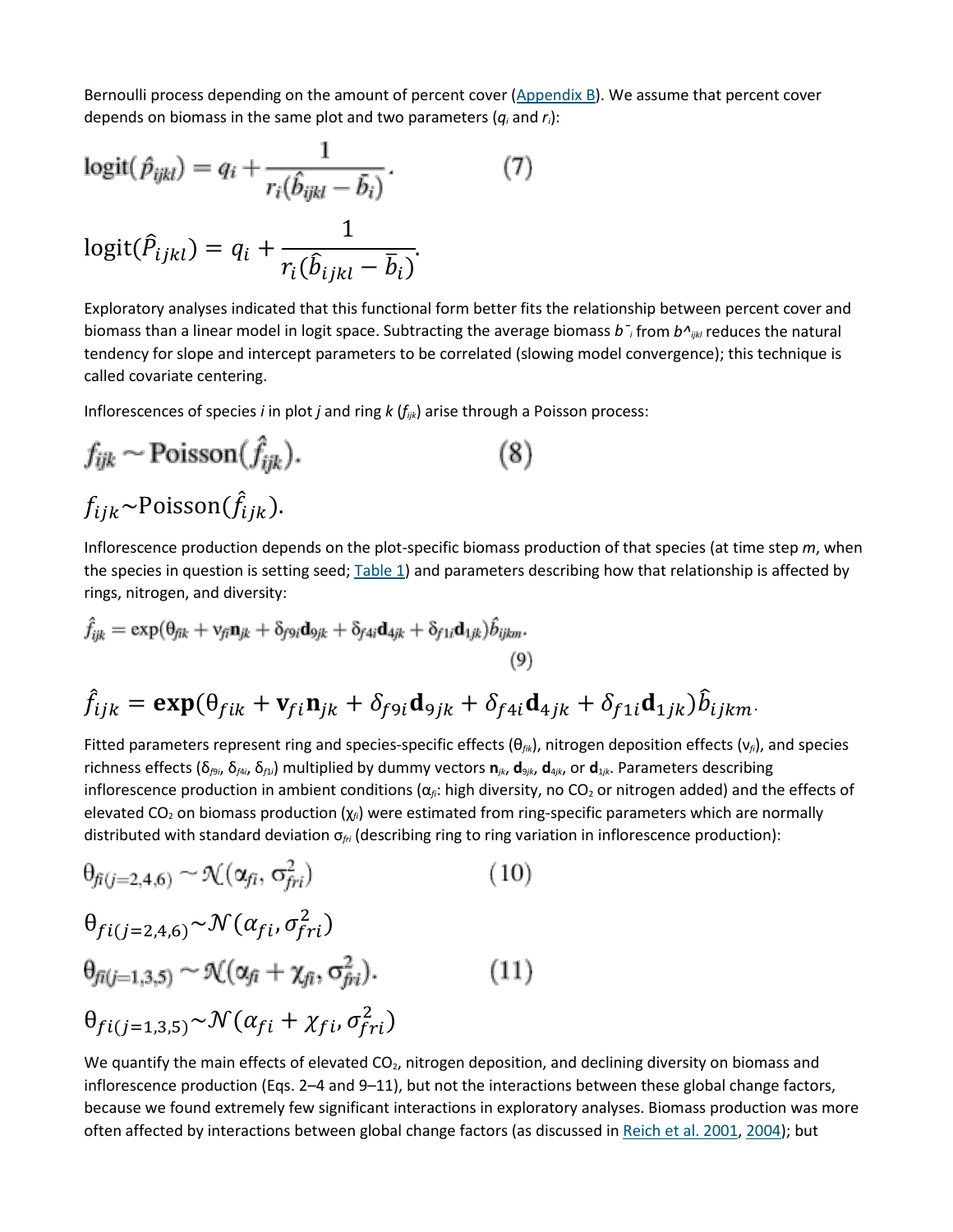parameters describing main effects from models with two-way and three-way interactions were strongly correlated with parameters presented here, and their direction or significance did not depend on the inclusion of interactions.

We were interested in determining whether average global change effects on inflorescence production and biomass production were significantly different from zero—in other words, whether the seed production of all species responded similarly to global change. To test this, we estimated parameters describing the average effects of global change treatments on all species  $(A_b, A_b, X_b, X_b, N_b, N_f, \Delta_{b9}, \Delta_{b9}, \Delta_{b4}, \Delta_{b1}, \Delta_{b1})$ , equivalent to designating species identity as a random effect in a mixed effects model. This necessitated the estimation of parameters describing the variance between species in global change coefficients (σ<sub>*ba*</sub>, σ<sub>*fa*</sub>, σ<sub>*fa*</sub>, σ<sub>*fa*</sub>, σ<sub>*fa*</sub>, σ<sub>*fa*</sub>, σ<sub>*fa*</sub>, σ<sub>*fa*</sub>, σ<sub>*fa*</sub>, σ<sub>*fa*</sub>, σ<sub>*fa*</sub> We estimated other across-species averages from species-specific parameters (e.g., slope and intercept parameters describing the relationship between percent cover and biomass), a common way to increase model efficiency and decrease model running time in hierarchical Bayesian statistics (see **[Appendix C](https://esajournals.onlinelibrary.wiley.com/doi/full/10.1890/07-1351.1#appC)** for more details).

Statistical model 2: inflorescence mass

We assume that both samples (*l*) of inflorescence seed mass of species *i* in plot *j* and ring *k*are lognormally distributed with standard deviation σ*wi*:

$$
\log(w_{ijkl}) \sim \mathcal{K}[\log(\hat{w}_{ijk}), \sigma_{wi}^2]. \qquad (12)
$$

$$
\log(w_{ijkl}) \sim \mathcal{N}[\log(\hat{w}_{ijk}), \sigma_{wi}^2].
$$

As with biomass and inflorescence production, we model inflorescence mass as a function of parameters describing ring and species‐specific effects (θ*wik*), the effects of nitrogen deposition (ν*wi*), and effects of species richness (δ*<sup>w</sup>*9*<sup>i</sup>*, δ*<sup>w</sup>*4*<sup>i</sup>*, δ*<sup>w</sup>*1*<sup>i</sup>*) which are multiplied by dummy vectors **n***jk*, **d**9*jk*, **d**4*jk*, or **d**1*jk*:

$$
\log(\hat{w}_{ijk}) = \theta_{wik} + \nu_{wi}\mathbf{n}_{jk} + \delta_{w9i}\mathbf{d}_{9jk} + \delta_{w4i}\mathbf{d}_{4jk} + \delta_{w1i}\mathbf{d}_{1jk}.
$$
\n(13)

$$
\log(\widehat{w}_{ijk}) = \theta_{wik} + \mathbf{v}_{wi}\mathbf{n}_{jk} + \delta_{w9i}\mathbf{d}_{9jk} + \delta_{w4i}\mathbf{d}_{4jk} + \delta_{w1i}\mathbf{d}_{1jk}.
$$

As with biomass and inflorescence production, elevated CO<sub>2</sub> effects on total seed mass (χ<sub>wi</sub>) are estimated from the appropriate ring‐specific seed production parameters (θ*wik*):

$$
\theta_{wi(j=2,4,6)} \sim \mathcal{N}(\alpha_{wi}, \sigma_{wri}^2)
$$
\n
$$
\theta_{wi(j=2,4,6)} \sim \mathcal{N}(\alpha_{wi}, \sigma_{wri}^2)
$$
\n
$$
\theta_{wi(j=1,3,5)} \sim \mathcal{N}(\alpha_{wi} + \chi_{wi}, \sigma_{wri}^2).
$$
\n
$$
\theta_{wi(j=1,3,5)} \sim \mathcal{N}(\alpha_{wi} + \chi_{wi}, \sigma_{wri}^2)
$$
\n(15)

We only quantify the main effects of global change treatments because preliminary analyses indicate that the interactions were rarely significant for this response metric.

We also quantified parameters describing the average effect of global change treatments on all 11 species  $(A_w, X_w, N_w, \Delta_{3w}, \Delta_{4w}, \Delta_{1w})$  from species-specific coefficients  $(\alpha_{wi}, \chi_{wi}, \nu_{wi}, \delta_{w3i}, \delta_{wa1i}, \delta_{w1i})$ . This is a mixed-effects model with species identity as a random effect, requiring the estimation of between-species variability in responses to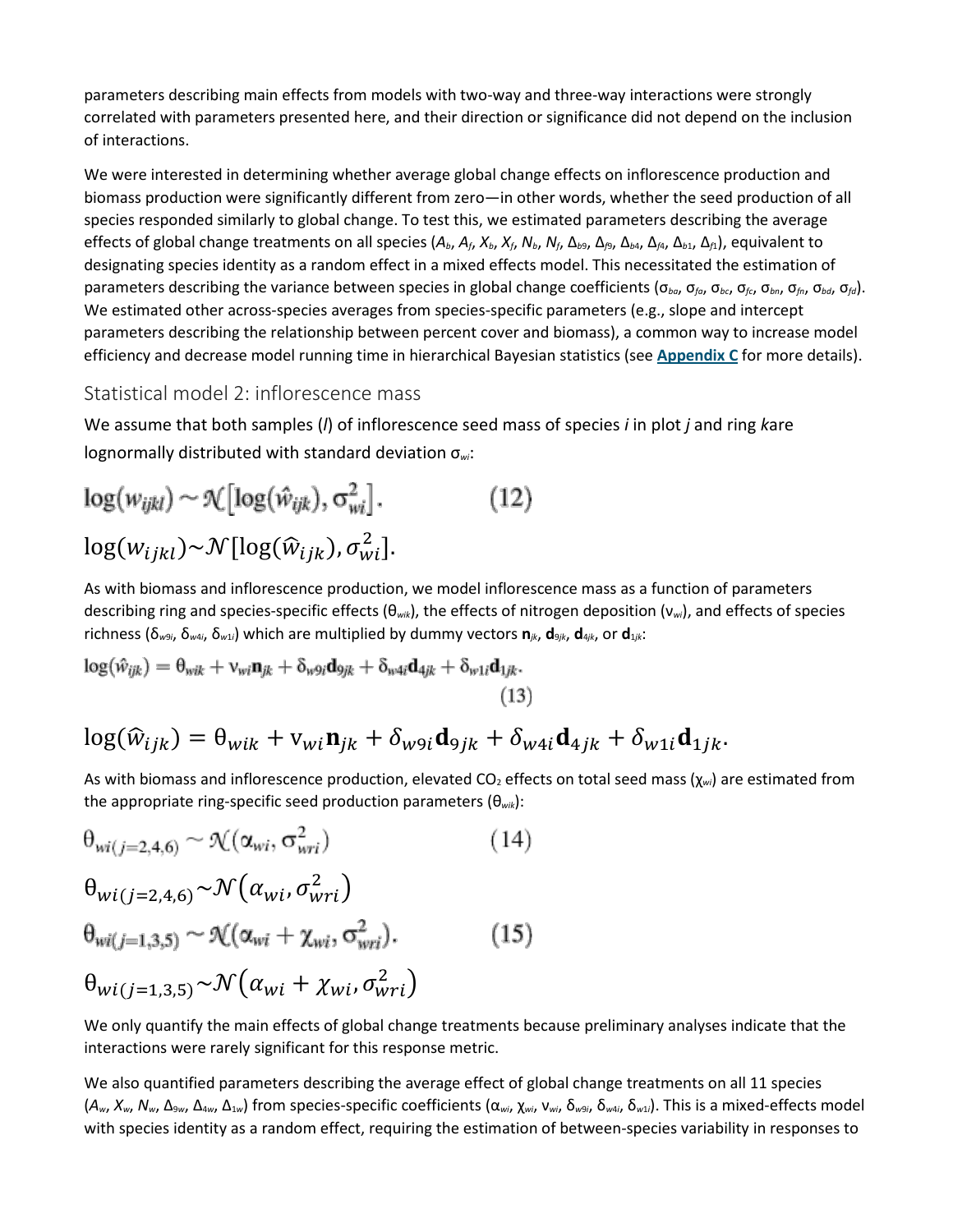global change (σ*wa*, σ*wc*, σ*wn*, σ*wd*). We also estimated other parameters describing average effects over all species to increase model efficiency (**[Appendix C](https://esajournals.onlinelibrary.wiley.com/doi/full/10.1890/07-1351.1#appC)**).

#### Estimating global change effects on the allocation of biomass to seed production

We estimated the impacts of global change treatments on allocation to seed production (the proportion of aboveground biomass in seed) by combining estimates of global change effects on inflorescence production per unit biomass (Eqs. 1–11) and estimates of global change effects on seed mass per inflorescence (Eqs. 12–15). We chose to integrate the results from our two models in this way because allocation to seed production is a metric of importance to plant life history and ecological processes (**[Bazzaz et al. 1987](https://esajournals.onlinelibrary.wiley.com/doi/full/10.1890/07-1351.1#i0012-9658-90-7-1810-Bazzaz1)**, **[Gleeson and Tilman 1990](https://esajournals.onlinelibrary.wiley.com/doi/full/10.1890/07-1351.1#i0012-9658-90-7-1810-Gleeson1)**). Thus, we added species- and treatment-specific global change coefficients from inflorescence production models (Eq. 9) to coefficients from inflorescence mass models (Eq. 13). For example, to determine effects of elevated nitrogen on the proportion of biomass allocated to seed production for species *i*, we added the coefficient describing nitrogen deposition effects on inflorescence production per unit biomass (ν*fi* in units of inflorescences per gram biomass) to the coefficient describing nitrogen deposition effects on the mass of seeds per inflorescence (ν*wi* in units of grams per inflorescence). Adding coefficients estimated on a log scale (Eqs. 9 and 13) is equivalent to multiplying them. Credible intervals were determined by repeating this process with 5000 random samples from Markov chain Monte Carlo (MCMC) chains.

#### Model fitting

We used a hierarchical Bayesian approach to fit these models because classical statistics can not accommodate the multiple data sources in our first model (i.e. biomass, percent cover, and inflorescences; **[Ellison 2004](https://esajournals.onlinelibrary.wiley.com/doi/full/10.1890/07-1351.1#i0012-9658-90-7-1810-Ellison1)**, **[Clark](https://esajournals.onlinelibrary.wiley.com/doi/full/10.1890/07-1351.1#i0012-9658-90-7-1810-Clark1)  [2005](https://esajournals.onlinelibrary.wiley.com/doi/full/10.1890/07-1351.1#i0012-9658-90-7-1810-Clark1)**, **[HilleRisLambers et al. 2006](https://esajournals.onlinelibrary.wiley.com/doi/full/10.1890/07-1351.1#i0012-9658-90-7-1810-HilleRisLambers1)**). For consistency, we used this approach for both models, although our second model could have been fit using maximum likelihood methods (with identical results). We fit both statistical models numerically with Markov chain Monte Carlo simulation, using the software WinBUGs version 1.4 (*available online*).*[9](https://esajournals.onlinelibrary.wiley.com/doi/full/10.1890/07-1351.1#fn3)* All parameters were given diffuse priors (**[Appendix C](https://esajournals.onlinelibrary.wiley.com/doi/full/10.1890/07-1351.1#appC)**). We initialized four chains from dispersed values, discarding 10 000 samples as "burn‐in," and assessed convergence visually as well as with Gelman and Rubins scale reduction factor. All chains converged to the same parameter values, and Gelman and Rubins scale reduction factor indicated convergence. We thinned chains to reduce autocorrelation within chains to zero. An examination of the relationship between predicted and observed percent cover, biomass, inflorescence, and inflorescence mass data suggested reasonable model fits (**[Appendix D](https://esajournals.onlinelibrary.wiley.com/doi/full/10.1890/07-1351.1#appD)**). Deviance information criterion (DIC) also indicated that models with global change effects better fit the data than a null model not including global change effects (**[Appendix D](https://esajournals.onlinelibrary.wiley.com/doi/full/10.1890/07-1351.1#appD)**).

#### Results

The inflorescence production of only two species was significantly affected by elevated  $CO<sub>2</sub>(Bromus inermis and)$ Poa pratensis), although posterior means were all negative, resulting in a significantly negative effect of  $CO<sub>2</sub>$  over all species ([Fig. 1](https://esajournals.onlinelibrary.wiley.com/doi/full/10.1890/07-1351.1#i0012-9658-90-7-1810-f01)). Nitrogen deposition effects on inflorescence production were positive for C<sub>4</sub> grasses, the forb, and one of the legumes (Andropogon gerardii, Bouteloua gracilis, Schizachyrium scoparium, Sorghastrum nutans, Solidago rigida, Lespedeza capitata) and negative for the  $C_3$  grasses (Agropyron repens, Bromus inermis, Koeleria cristata, Poa pratensis). Declining diversity had positive effects on four species (Bouteloua gracilis, Agropyron repens, Koeleria cristata, and Poa pratensis) and negative effects on four species (Bromus inermis, Andropogon gerardii, Lespedeza capitata, and Lupinus perennis), although results were not consistently significant across all diversity levels for these species. Elevated  $CO<sub>2</sub>$  did not significantly affect inflorescence mass for any species (**[Fig. 1](https://esajournals.onlinelibrary.wiley.com/doi/full/10.1890/07-1351.1#i0012-9658-90-7-1810-f01)**). With the exception of one species (Agropyron repens), nitrogen deposition effects on inflorescence mass were also not significant (**[Fig. 1](https://esajournals.onlinelibrary.wiley.com/doi/full/10.1890/07-1351.1#i0012-9658-90-7-1810-f01)**). Declining diversity positively affected the inflorescence mass of Bouteloua gracilis, and negatively affected the inflorescence mass of Solidago rigida.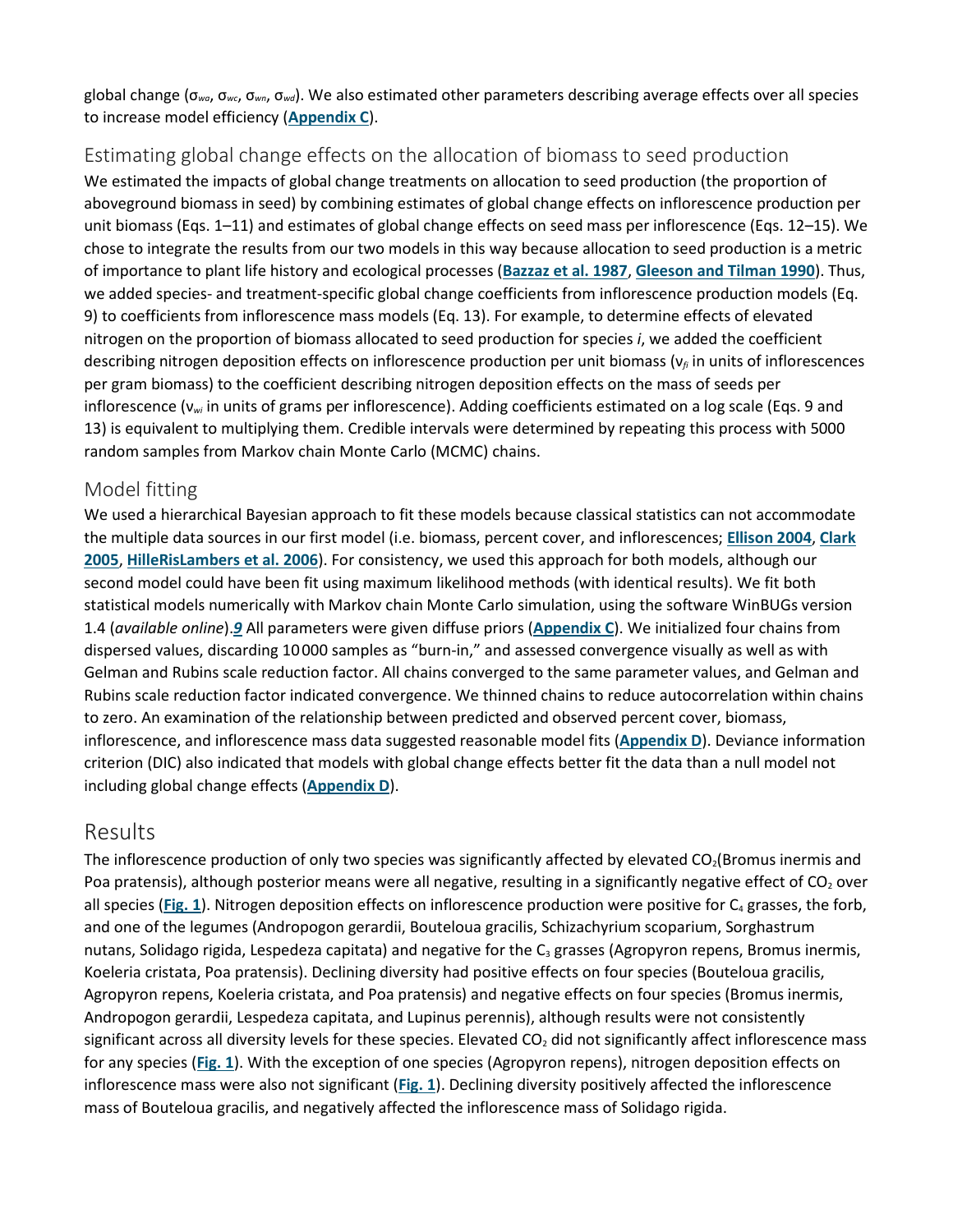

Factor by which elevated  $CO<sub>2</sub>$  (first column), nitrogen deposition (second column), and declining diversity (third column) affect inflorescence production (top row), the mass of seeds produced per inflorescence (middle row), and the proportion of biomass allocated to seed production (bottom row; a function of inflorescence production and inflorescence mass). Factor change refers to a multiplicative change. For example, for panel A, each dot is the number by which one would multiply inflorescence production under ambient conditions (for the species in question) to get inflorescence production under elevated  $CO<sub>2</sub>$  conditions. Circles represent species-specific effects, with error bars representing 95% credible intervals. Species are arranged by functional group status:  $C_4$  grasses,  $C_3$  grasses, forbs, and nitrogen fixers (legumes). Functional groups are indicated by shading. Triangles represent average effects over all species, with error bars representing 95% credible intervals. The different shades of circles and triangles in the third column represent the effect of going from 16-species richness plots to 9-species richness plots (white symbols), from 16-species richness plots to 4-species richness plots (gray symbols), and from 16-species richness plots to monocultures (black symbols). Species abbreviations are in **[Table 1](https://esajournals.onlinelibrary.wiley.com/doi/full/10.1890/07-1351.1#i0012-9658-90-7-1810-t01)**.

Global change factors affected inflorescence production more often than inflorescence mass, and effect sizes on inflorescence production were also larger than those on inflorescence mass (**[Fig. 1](https://esajournals.onlinelibrary.wiley.com/doi/full/10.1890/07-1351.1#i0012-9658-90-7-1810-f01)**). Effects of global change on the proportion of biomass allocated to seed production were thus primarily driven by effects on inflorescence production. Elevated CO<sub>2</sub> had negative effects on the allocation of biomass to seed production across all species, but significant effects on only one species (**[Fig. 1](https://esajournals.onlinelibrary.wiley.com/doi/full/10.1890/07-1351.1#i0012-9658-90-7-1810-f01)**). Similar to inflorescence production, nitrogen deposition both increased and decreased the proportion of biomass allocated to seed production (**[Fig. 1](https://esajournals.onlinelibrary.wiley.com/doi/full/10.1890/07-1351.1#i0012-9658-90-7-1810-f01)**). Allocation to seed production increased for three species (Bouteloua gracilis, Koeleria cristata, Poa pratensis) and decreased for two species (Bromus inermis, Lespedeza capitata) in low species richness plots (**[Fig. 1](https://esajournals.onlinelibrary.wiley.com/doi/full/10.1890/07-1351.1#i0012-9658-90-7-1810-f01)**).

The effects of elevated  $CO<sub>2</sub>$  on productivity were not positively correlated with those on allocation to seed production (*r* = 0.267, *P* = 0.427, **[Fig. 2](https://esajournals.onlinelibrary.wiley.com/doi/full/10.1890/07-1351.1#i0012-9658-90-7-1810-f02)**), and responses did not differ between the four functional groups. Nitrogen deposition effects on allocation to seed production were negatively correlated with effects on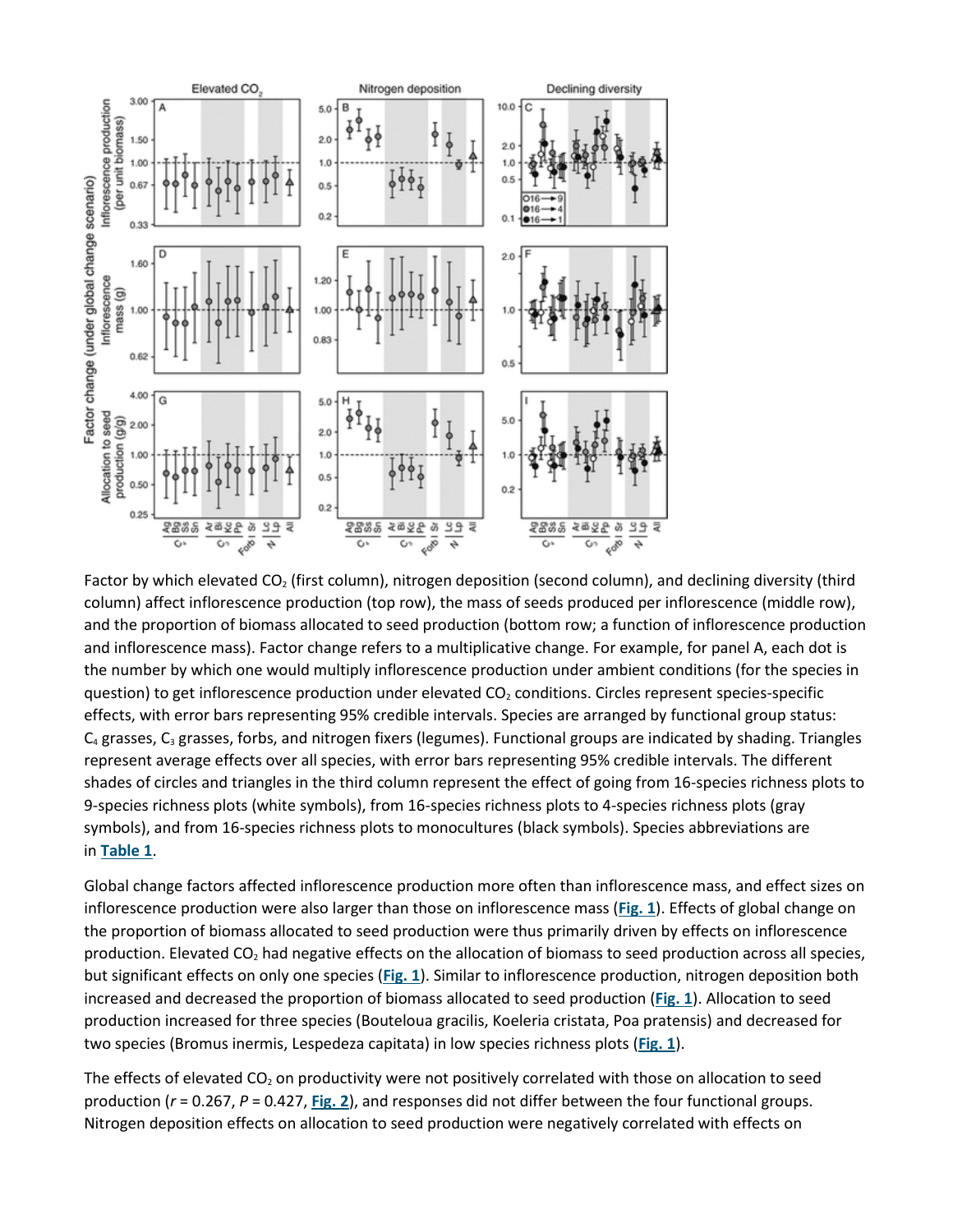productivity (*r* = −0.727, *P* = 0.011, **[Fig. 2](https://esajournals.onlinelibrary.wiley.com/doi/full/10.1890/07-1351.1#i0012-9658-90-7-1810-f02)**B). For nitrogen deposition effects, allocation to reproduction could be generalized by functional groups, with  $C_4$  grasses increasing and  $C_3$  grasses decreasing allocation to seed production with increased nitrogen. The effect of declining diversity on productivity was not correlated to the effect of declining diversity on allocation to seed production (*r* = 0.241, *P* = 0.603, **[Fig. 2](https://esajournals.onlinelibrary.wiley.com/doi/full/10.1890/07-1351.1#i0012-9658-90-7-1810-f02)**C; *r* = 0.353, *P* = 0.285, **[Fig. 2](https://esajournals.onlinelibrary.wiley.com/doi/full/10.1890/07-1351.1#i0012-9658-90-7-1810-f02)**D; *r* = 0.197, *P* = 0.562, **[Fig. 2](https://esajournals.onlinelibrary.wiley.com/doi/full/10.1890/07-1351.1#i0012-9658-90-7-1810-f02)**E); neither were the four functional groups predictive of the effects of declining diversity on reproductive responses (**[Fig. 2](https://esajournals.onlinelibrary.wiley.com/doi/full/10.1890/07-1351.1#i0012-9658-90-7-1810-f02)**D).



The relationship between allocation to seed production responses (*y*-axis) and aboveground biomass (*x*-axis) responses to (A) elevated  $CO<sub>2</sub>$  and (B) nitrogen deposition. (C–E) Allocation to seed production responses vs. aboveground biomass responses to declining diversity for three diversity treatments. Each symbol represents one of the 11 species studied, with different symbols for each functional group (key in panel B). Species abbreviations are in **[Table 1](https://esajournals.onlinelibrary.wiley.com/doi/full/10.1890/07-1351.1#i0012-9658-90-7-1810-t01)**.

#### **Discussion**

Elevated CO<sub>2</sub>, nitrogen deposition, and declining diversity each affected seed production of at least one species, with the magnitude of effects varying between functional groups and response metrics (**[Fig. 1](https://esajournals.onlinelibrary.wiley.com/doi/full/10.1890/07-1351.1#i0012-9658-90-7-1810-f01)**). Nitrogen deposition, for example, increased allocation to seed production of Andropogon gerardii by more than a factor of three, while Bromus inermis decreased its' allocation to seed production by 50% with elevated CO<sub>2</sub> ([Fig. 1](https://esajournals.onlinelibrary.wiley.com/doi/full/10.1890/07-1351.1#i0012-9658-90-7-1810-f01)). Previous studies have also found such variable and strong responses to global change (**[Jackson et al.](https://esajournals.onlinelibrary.wiley.com/doi/full/10.1890/07-1351.1#i0012-9658-90-7-1810-Jackson1)  [1995](https://esajournals.onlinelibrary.wiley.com/doi/full/10.1890/07-1351.1#i0012-9658-90-7-1810-Jackson1)**, **[Huxman et al. 1999](https://esajournals.onlinelibrary.wiley.com/doi/full/10.1890/07-1351.1#i0012-9658-90-7-1810-Huxman1)**, **[Grunzweig and Korner 2000](https://esajournals.onlinelibrary.wiley.com/doi/full/10.1890/07-1351.1#i0012-9658-90-7-1810-Grunzweig1)**, **[Smith et al. 2000](https://esajournals.onlinelibrary.wiley.com/doi/full/10.1890/07-1351.1#i0012-9658-90-7-1810-Smith1)**, **[LaDeau and Clark 2001](https://esajournals.onlinelibrary.wiley.com/doi/full/10.1890/07-1351.1#i0012-9658-90-7-1810-LaDeau1)**, **[Jablonski et](https://esajournals.onlinelibrary.wiley.com/doi/full/10.1890/07-1351.1#i0012-9658-90-7-1810-Jablonski1)  [al. 2002](https://esajournals.onlinelibrary.wiley.com/doi/full/10.1890/07-1351.1#i0012-9658-90-7-1810-Jablonski1)**, **[Thurig et al. 2003](https://esajournals.onlinelibrary.wiley.com/doi/full/10.1890/07-1351.1#i0012-9658-90-7-1810-Thurig1)**). These changes could have implications for plant community dynamics. Secondary succession in these grasslands is largely driven by colonization ability (**[Gleeson and Tilman 1990](https://esajournals.onlinelibrary.wiley.com/doi/full/10.1890/07-1351.1#i0012-9658-90-7-1810-Gleeson1)**). Thus, the order in which species arrive in abandoned agricultural fields may change because nitrogen deposition alters the seed production capabilities of these species relative to each other (**[Fig. 1](https://esajournals.onlinelibrary.wiley.com/doi/full/10.1890/07-1351.1#i0012-9658-90-7-1810-f01)**). Plant community dynamics in latesuccessional communities may also be affected. Recruitment limitation, when areas suitable for the recruitment of a particular species never receive their propagules, is prevalent in these grasslands (**[Tilman 1997](https://esajournals.onlinelibrary.wiley.com/doi/full/10.1890/07-1351.1#i0012-9658-90-7-1810-Tilman2)**, **[Foster and](https://esajournals.onlinelibrary.wiley.com/doi/full/10.1890/07-1351.1#i0012-9658-90-7-1810-Foster1)  [Tilman 2003](https://esajournals.onlinelibrary.wiley.com/doi/full/10.1890/07-1351.1#i0012-9658-90-7-1810-Foster1)**) and can promote diversity by limiting inter-specific interactions and slowing competitive exclusion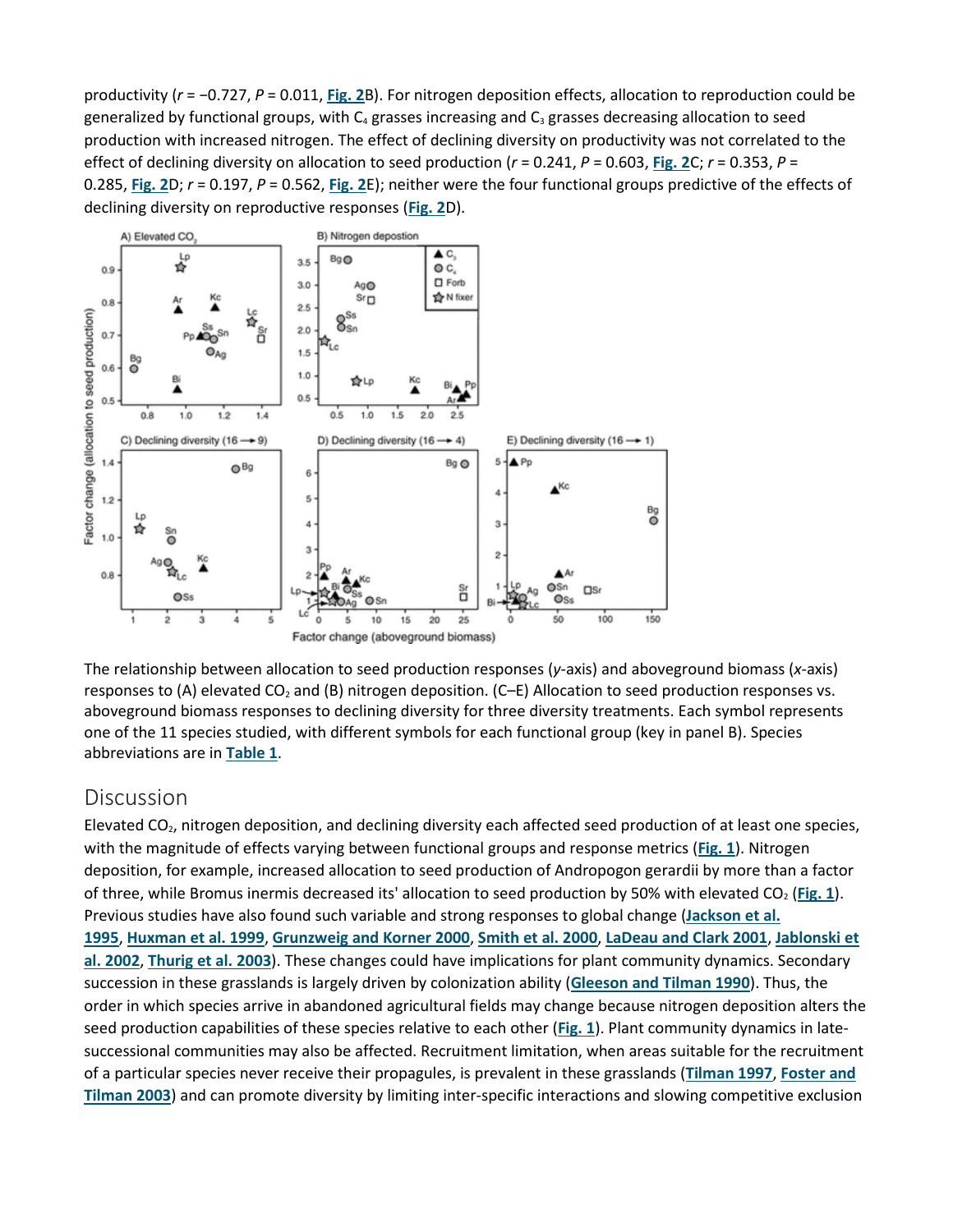(**[Shmida and Ellner](https://esajournals.onlinelibrary.wiley.com/doi/full/10.1890/07-1351.1#i0012-9658-90-7-1810-Shmida1) 1984**, **[Hurtt and Pacala 1995](https://esajournals.onlinelibrary.wiley.com/doi/full/10.1890/07-1351.1#i0012-9658-90-7-1810-Hurtt1)**). An overall decrease in seed production with elevated CO2 could therefore alter local (alpha) diversity (**[Fig. 1](https://esajournals.onlinelibrary.wiley.com/doi/full/10.1890/07-1351.1#i0012-9658-90-7-1810-f01)**).

On average, elevated  $CO<sub>2</sub>$  negatively affected seed production, although individual species were mostly not significantly affected (**[Fig. 1](https://esajournals.onlinelibrary.wiley.com/doi/full/10.1890/07-1351.1#i0012-9658-90-7-1810-f01)**). Presumably, individual species responses were not significant because the replication of  $CO<sub>2</sub>$  treatments is low (df = 2 for this treatment). Regardless, the absence of strong positive seed production responses to elevated CO<sub>2</sub> was surprising, because many studies have found strongly positive effects of elevated CO2 on seed production (**[Ackerly and Bazzaz 1995](https://esajournals.onlinelibrary.wiley.com/doi/full/10.1890/07-1351.1#i0012-9658-90-7-1810-Ackerly1)**, **[Farnsworth and Bazzaz 1995](https://esajournals.onlinelibrary.wiley.com/doi/full/10.1890/07-1351.1#i0012-9658-90-7-1810-Farnsworth1)**, **[Huxman et al.](https://esajournals.onlinelibrary.wiley.com/doi/full/10.1890/07-1351.1#i0012-9658-90-7-1810-Huxman1)  [1999](https://esajournals.onlinelibrary.wiley.com/doi/full/10.1890/07-1351.1#i0012-9658-90-7-1810-Huxman1)**, **[LaDeau and Clark 2001](https://esajournals.onlinelibrary.wiley.com/doi/full/10.1890/07-1351.1#i0012-9658-90-7-1810-LaDeau1)**, **[Jablonski et al. 2002](https://esajournals.onlinelibrary.wiley.com/doi/full/10.1890/07-1351.1#i0012-9658-90-7-1810-Jablonski1)**, **[Thurig et al. 2003](https://esajournals.onlinelibrary.wiley.com/doi/full/10.1890/07-1351.1#i0012-9658-90-7-1810-Thurig1)**; but see **[Grunzweig and Korner](https://esajournals.onlinelibrary.wiley.com/doi/full/10.1890/07-1351.1#i0012-9658-90-7-1810-Grunzweig1)  [2000](https://esajournals.onlinelibrary.wiley.com/doi/full/10.1890/07-1351.1#i0012-9658-90-7-1810-Grunzweig1)**, **[2001](https://esajournals.onlinelibrary.wiley.com/doi/full/10.1890/07-1351.1#i0012-9658-90-7-1810-Grunzweig2)**, **[Ramo et al. 2007](https://esajournals.onlinelibrary.wiley.com/doi/full/10.1890/07-1351.1#i0012-9658-90-7-1810-Ramo1)**). However, many of these previous studies were performed on annual plants and crop plants, both more likely to show positive responses in seed production to the addition of any limiting resource (**[Jablonski et al. 2002](https://esajournals.onlinelibrary.wiley.com/doi/full/10.1890/07-1351.1#i0012-9658-90-7-1810-Jablonski1)**, **[Miyagi et al. 2007](https://esajournals.onlinelibrary.wiley.com/doi/full/10.1890/07-1351.1#i0012-9658-90-7-1810-Miyagi1)**). Seed production is directly linked to population growth for annuals, and crop plants have been selected by humans to respond to increased resources with increased seed production (**[Jablonski et al. 2002](https://esajournals.onlinelibrary.wiley.com/doi/full/10.1890/07-1351.1#i0012-9658-90-7-1810-Jablonski1)**). By contrast, a greater boost to population growth might be gained by these perennial plants when excess carbon resources are allocated to survival and growth rather than reproduction (**[Bazzaz et al. 1987](https://esajournals.onlinelibrary.wiley.com/doi/full/10.1890/07-1351.1#i0012-9658-90-7-1810-Bazzaz1)**). Perhaps seed production for these species was more limited by nitrogen than carbon or water (**[Miyagi et al. 2007](https://esajournals.onlinelibrary.wiley.com/doi/full/10.1890/07-1351.1#i0012-9658-90-7-1810-Miyagi1)**), because seeds typically contain higher concentrations of nitrogen than vegetative biomass does (**[Bazzaz et al. 1987](https://esajournals.onlinelibrary.wiley.com/doi/full/10.1890/07-1351.1#i0012-9658-90-7-1810-Bazzaz1)**) and nitrogen is extremely limiting at Cedar Creek. Thus, increased photosynthates that were produced with elevated  $CO<sub>2</sub>$  might have been allocated to vegetative growth of these perennials, not to seed production. Finally, seed production might only respond positively to elevated  $CO<sub>2</sub>$  in years where water availability is low (rainfall was average in 2002), as seen with productivity responses (**[Owensby et al. 1999](https://esajournals.onlinelibrary.wiley.com/doi/full/10.1890/07-1351.1#i0012-9658-90-7-1810-Owensby1)**, **[Morgan et al. 2004](https://esajournals.onlinelibrary.wiley.com/doi/full/10.1890/07-1351.1#i0012-9658-90-7-1810-Morgan1)**). More research is needed to distinguish between these possibilities.

The effects of nitrogen deposition on allocation to seed production was negatively correlated to effects on productivity (**[Fig. 2](https://esajournals.onlinelibrary.wiley.com/doi/full/10.1890/07-1351.1#i0012-9658-90-7-1810-f02)**B), with similar responses within functional groups (**[Fig. 1](https://esajournals.onlinelibrary.wiley.com/doi/full/10.1890/07-1351.1#i0012-9658-90-7-1810-f01)**). The mechanistic reason for the productivity response to nitrogen deposition is generally accepted: in competition, the abundance of species adept at acquiring nitrogen  $(C_4$  grasses, legumes), the most limiting soil resource in this habitat, are negatively affected by its' addition; while inferior competitors for nitrogen benefit most from its addition (C<sub>3</sub>grasses, forbs; **[Tilman 1984](https://esajournals.onlinelibrary.wiley.com/doi/full/10.1890/07-1351.1#i0012-9658-90-7-1810-Tilman1)**, **[Wedin and Tilman 1993](https://esajournals.onlinelibrary.wiley.com/doi/full/10.1890/07-1351.1#i0012-9658-90-7-1810-Wedin1)**, **[Suding et al. 2005](https://esajournals.onlinelibrary.wiley.com/doi/full/10.1890/07-1351.1#i0012-9658-90-7-1810-Suding1)**). However, the reason behind the reproductive allocation responses to nitrogen deposition, opposite that of productivity, is less clear. One possibility is that productivity responses to nitrogen deposition directly determine how seed production will respond to nitrogen deposition, because of an inherent trade-off between allocation to vegetative growth vs. reproduction (**[Fig. 2](https://esajournals.onlinelibrary.wiley.com/doi/full/10.1890/07-1351.1#i0012-9658-90-7-1810-f02)**). Nitrogen is extremely limiting at Cedar Creek, so this possibility seems likely (**[Tilman 1984](https://esajournals.onlinelibrary.wiley.com/doi/full/10.1890/07-1351.1#i0012-9658-90-7-1810-Tilman1)**, **[Bazzaz et al.](https://esajournals.onlinelibrary.wiley.com/doi/full/10.1890/07-1351.1#i0012-9658-90-7-1810-Bazzaz1)  [1987](https://esajournals.onlinelibrary.wiley.com/doi/full/10.1890/07-1351.1#i0012-9658-90-7-1810-Bazzaz1)**, **[Tilman and Wedin 1991](https://esajournals.onlinelibrary.wiley.com/doi/full/10.1890/07-1351.1#i0012-9658-90-7-1810-Tilman3)**, **[Wedin and Tilman 1993](https://esajournals.onlinelibrary.wiley.com/doi/full/10.1890/07-1351.1#i0012-9658-90-7-1810-Wedin1)**, **[HilleRisLambers et al. 2004](https://esajournals.onlinelibrary.wiley.com/doi/full/10.1890/07-1351.1#i0012-9658-90-7-1810-HilleRisLambers2)**, **[Harpole and Tilman 2006](https://esajournals.onlinelibrary.wiley.com/doi/full/10.1890/07-1351.1#i0012-9658-90-7-1810-Harpole1)**). It is puzzling that biomass responses to elevated  $CO<sub>2</sub>$ , which reduces resource limitation by water, were not similarly negatively correlated with allocation to reproduction responses to elevated CO<sub>2</sub> ([Fig. 1](https://esajournals.onlinelibrary.wiley.com/doi/full/10.1890/07-1351.1#i0012-9658-90-7-1810-f01)), but perhaps such a trade-off would only have been obvious in an extremely low rainfall year when water is most limiting (**[Morgan et al. 2004](https://esajournals.onlinelibrary.wiley.com/doi/full/10.1890/07-1351.1#i0012-9658-90-7-1810-Morgan1)**).

Declining diversity both increased and decreased seed production of these species (**[Fig. 1](https://esajournals.onlinelibrary.wiley.com/doi/full/10.1890/07-1351.1#i0012-9658-90-7-1810-f01)**). No obvious traits unite those species positively vs. negatively affected by declining diversity; presumably because species are not responding directly to a diversity gradient. Declining diversity could increase (1) soil mutualists (**[Burrows and](https://esajournals.onlinelibrary.wiley.com/doi/full/10.1890/07-1351.1#i0012-9658-90-7-1810-Burrows1)  [Pfleger 2002](https://esajournals.onlinelibrary.wiley.com/doi/full/10.1890/07-1351.1#i0012-9658-90-7-1810-Burrows1)**), (2) host-specific pathogens and predators (**[Mitchell et al. 2002](https://esajournals.onlinelibrary.wiley.com/doi/full/10.1890/07-1351.1#i0012-9658-90-7-1810-Mitchell1)**), (3) pollinator visitation, and (4) limiting resources such as nitrogen and water (**[Tilman et al. 1996](https://esajournals.onlinelibrary.wiley.com/doi/full/10.1890/07-1351.1#i0012-9658-90-7-1810-Tilman4)**). Species with increased seed production in lower diversity plots may therefore be responding to lower interspecific competition or higher densities of soil mutualists, which could increase their seed production; or to greater densities of pollinators (which could increase seed set). On the other hand, seed production of species that decline with diversity may be negatively affected by greater intraspecific competition (**[HilleRisLambers et al. 2004](https://esajournals.onlinelibrary.wiley.com/doi/full/10.1890/07-1351.1#i0012-9658-90-7-1810-HilleRisLambers2)**) or higher pathogen loads (**[Mitchell et](https://esajournals.onlinelibrary.wiley.com/doi/full/10.1890/07-1351.1#i0012-9658-90-7-1810-Mitchell1)**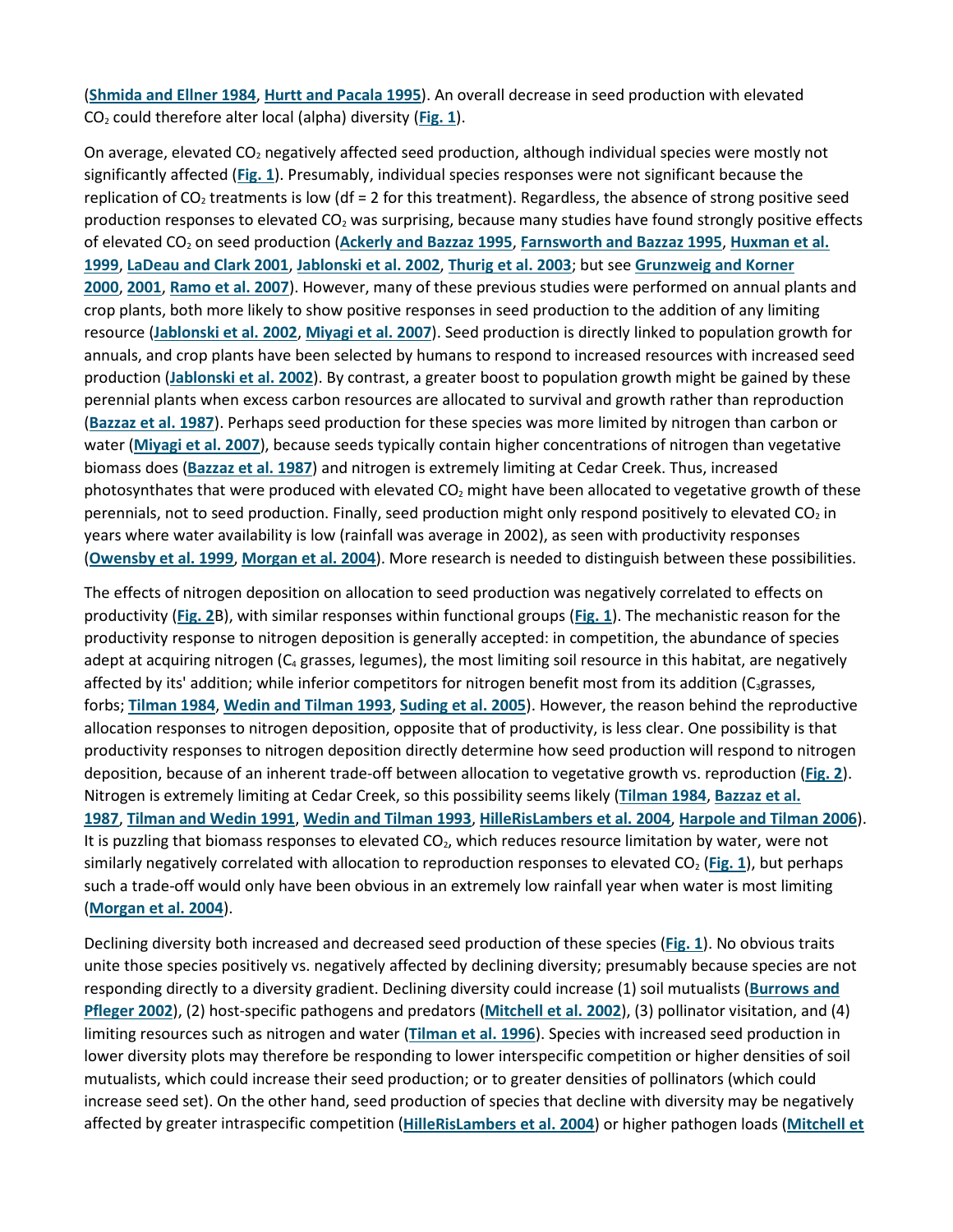**[al. 2002](https://esajournals.onlinelibrary.wiley.com/doi/full/10.1890/07-1351.1#i0012-9658-90-7-1810-Mitchell1)**). Each of the biotic and abiotic factors may differentially affect inflorescence production and seed mass of these 11 species, resulting in the idiosyncratic responses found here. Additional observations or experiments are needed to determine how biotic and abiotic forces combine to determine seed production in low-diversity communities.

The effects of elevated  $CO<sub>2</sub>$  and declining diversity on seed production may be difficult to generalize from existing studies examining the responses of productivity to these global change factors (**[Ackerly and Bazzaz](https://esajournals.onlinelibrary.wiley.com/doi/full/10.1890/07-1351.1#i0012-9658-90-7-1810-Ackerly1)  [1995](https://esajournals.onlinelibrary.wiley.com/doi/full/10.1890/07-1351.1#i0012-9658-90-7-1810-Ackerly1)**, **[Farnsworth and Bazzaz 1995](https://esajournals.onlinelibrary.wiley.com/doi/full/10.1890/07-1351.1#i0012-9658-90-7-1810-Farnsworth1)**). Seed production responses to these two global change factors were uncorrelated with productivity responses and could not be generalized by functional group membership (**[Fig. 2](https://esajournals.onlinelibrary.wiley.com/doi/full/10.1890/07-1351.1#i0012-9658-90-7-1810-f02)**). This indicates that perennial plants change their allocation patterns in response to global change in ways that are not necessarily linked to how vegetative growth is affected (in contrast to annuals; **[Jablonski et al. 2002](https://esajournals.onlinelibrary.wiley.com/doi/full/10.1890/07-1351.1#i0012-9658-90-7-1810-Jablonski1)**). For example, the aboveground productivity of Lespedeza capitata and Solidago rigida increases by more than 30% with elevated CO<sub>2</sub>, implying that altered competitive interactions favor these species, yet the seed production of both these species decreased by more than 20% (**[Fig. 2](https://esajournals.onlinelibrary.wiley.com/doi/full/10.1890/07-1351.1#i0012-9658-90-7-1810-f02)**). Functional groups defined by reproductive characteristics (e.g., seed size, pollination vector, breeding system) rather than ecophysiology may be more predictive of seed production responses to elevated CO2 and declining diversity (**[Diaz and Cabido 1997](https://esajournals.onlinelibrary.wiley.com/doi/full/10.1890/07-1351.1#i0012-9658-90-7-1810-Diaz1)**, **[Lavorel](https://esajournals.onlinelibrary.wiley.com/doi/full/10.1890/07-1351.1#i0012-9658-90-7-1810-Lavorel1)  [and Garnier 2002](https://esajournals.onlinelibrary.wiley.com/doi/full/10.1890/07-1351.1#i0012-9658-90-7-1810-Lavorel1)**), although we did not observe any obvious patterns with regards to these reproductive characteristics.

Our results also illustrate the importance of measuring multiple response variables to detect effects of experimentally manipulated global change factors. Global change effects on inflorescence mass were much smaller than effects on inflorescence number per unit biomass (**[Fig. 1](https://esajournals.onlinelibrary.wiley.com/doi/full/10.1890/07-1351.1#i0012-9658-90-7-1810-f01)**). In fact, global change effects on individual seed mass were even smaller in magnitude and never significant (data not shown). Possibly, the number of seeds produced per inflorescence as well as the mass of those seeds did not show a response to global change treatments because of allometric constraints (but see **[Thurig et al. 2003](https://esajournals.onlinelibrary.wiley.com/doi/full/10.1890/07-1351.1#i0012-9658-90-7-1810-Thurig1)**). Had we chosen only to measure seed size or seed mass per inflorescence as a metric of global change effects on seed production, we might have (mistakenly) concluded that elevated  $CO<sub>2</sub>$ , nitrogen deposition and declining diversity are unlikely to alter plant community structure by affecting seed production.

In summary, we demonstrate that global change, primarily nitrogen deposition, can strongly impact the seed production of co-occurring perennial plants in Minnesota, which could have dramatic implications for community dynamics. However, we are far from being able to predict the ecological consequences of such responses. With the exception of studies on the seed production responses to elevated  $CO<sub>2</sub>$ , there are few studies performed in field settings with which to compare our results. Many studies manipulate one global change factor (primarily  $CO<sub>2</sub>$ ) and examine reproductive responses, without considering the effects of the multiple environmental changes plant communities will be exposed to (but see **[Cleland et al. 2006](https://esajournals.onlinelibrary.wiley.com/doi/full/10.1890/07-1351.1#i0012-9658-90-7-1810-Cleland1)**, **[Ramo et al.](https://esajournals.onlinelibrary.wiley.com/doi/full/10.1890/07-1351.1#i0012-9658-90-7-1810-Ramo1)  [2007](https://esajournals.onlinelibrary.wiley.com/doi/full/10.1890/07-1351.1#i0012-9658-90-7-1810-Ramo1)**, **[Williams et al. 2007](https://esajournals.onlinelibrary.wiley.com/doi/full/10.1890/07-1351.1#i0012-9658-90-7-1810-Williams1)**). Moreover, although ecophysiological traits, like photosynthetic pathway or nitrogen-fixing ability, can be predictive of vegetative responses to global change factors, they are not always predictive of seed production responses (**[Fig. 2](https://esajournals.onlinelibrary.wiley.com/doi/full/10.1890/07-1351.1#i0012-9658-90-7-1810-f02)**; **[Morgan et al. 2004](https://esajournals.onlinelibrary.wiley.com/doi/full/10.1890/07-1351.1#i0012-9658-90-7-1810-Morgan1)**). Our poor mechanistic understanding of the biotic and abiotic factors that determine how perennial species allocate resources to seed production further complicates generalization. Predicting how seed production will be affected by global change will therefore require additional empirical studies, as well as a better understanding of the causal mechanisms behind reproductive responses to limiting resource addition (e.g.,  $CO<sub>2</sub>$ , nitrogen) or to changes in frequency- or diversity-dependent processes.

#### Acknowledgments

We thank Susan Barrott, Louise Bier, Teia Finch, Bill O'Gorman, Jenny Goth, Jared Trost, and other BioCON interns for help in the field. We thank Brian Aukema, Jeff Diez, Margaret Evans, and Andrew Latimer for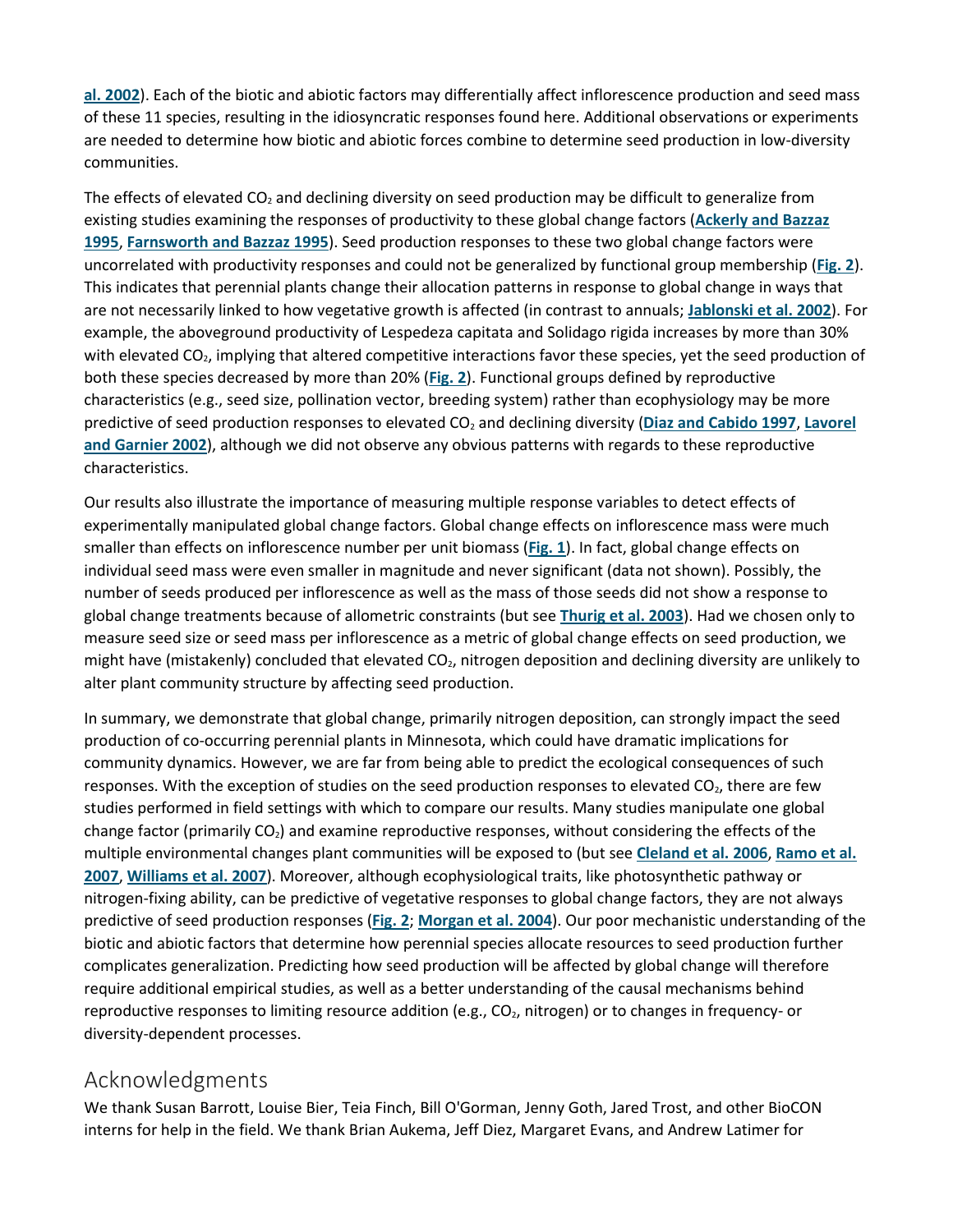discussion during statistical model development. Elsa Cleland and two anonymous reviewers provided editorial comments that substantially improved this paper. This work was supported by the Department of Energy (DOE/DE-FG02-96ER62291) and the National Science Foundation (NSF Biocomplexity 0322057, NSF LTER DEB 0620652, and NSF DEB 0080382).

#### APPENDIX A

Biomass detection model (**[Ecological Archives E090-127-A1](http://dx.doi.org/10.6084/m9.figshare.c.3301100)**).

#### APPENDIX B

Percent cover detection model (**[Ecological Archives E090-127-A2](http://dx.doi.org/10.6084/m9.figshare.c.3301100)**).

#### APPENDIX C

Bayesian model fitting (**[Ecological Archives E090-127-A3](http://dx.doi.org/10.6084/m9.figshare.c.3301100)**).

#### APPENDIX D

Model fit (**[Ecological Archives E090-127-A4](http://dx.doi.org/10.6084/m9.figshare.c.3301100)**).

#### Literature Cited

- Ackerly, D. D. and F. A. Bazzaz . 1995. Plant-growth and reproduction along CO<sub>2</sub> gradients: nonlinear responses and implications for community change. *Global Change Biology* **1**: 199– 207.
- Bazzaz, F. A., N. R. Chiariello, P. D. Coley, and L. F. Pitelka . 1987. Allocating resources to reproduction and defense. *BioScience* **37**: 58– 67.
- Burrows, R. L. and F. L. Pfleger . 2002. Arbuscular mycorrhizal fungi respond to increasing plant diversity. *Canadian Journal of Botany* **80**: 120– 130.
- Clark, J. S. 2005. Why environmental scientists are becoming Bayesians. *Ecology Letters* **8**: 2– 14.
- Cleland, E. E., N. R. Chiariello, S. R. Loarie, H. A. Mooney, and C. B. Field . 2006. Diverse responses of phenology to global changes in a grassland ecosystem. *Proceedings of the National Academy of Sciences (USA)* **103**: 13740– 13744.
- DeLucia, E. H., J. G. Hamilton, S. L. Naidu, R. B. Thomas, J. A. Andrews, A. Finzi, M. Lavine, R. Matamala, J. E. Mohan, G. R. Hendrey, and W. H. Schlesinger . 1999. Net primary production of a forest ecosystem with experimental CO<sub>2</sub> enrichment. *Science* 284: 1177-1179.
- Diaz, S. and M. Cabido . 1997. Plant functional types and ecosystem function in relation to global change. *Journal of Vegetation Science* **8**: 463– 474.
- Ellison, A. M. 2004. Bayesian inference in ecology. *Ecology Letters* **7**: 509– 520.
- Farnsworth, E. J. and F. A. Bazzaz . 1995. Inter-generic and intra-generic differences in growth, reproduction, and fitness of 9 herbaceous annual species grown in elevated CO<sub>2</sub> environments. *Oecologia* 104: 454–466.
- Fastie, C. L. 1995. Causes and ecosystem consequences of multiple pathways of primary succession at Glacier Bay, Alaska. *Ecology* **76**: 1899– 1916.
- Foster, B. L. and D. Tilman . 2003. Seed limitation and the regulation of community structure in oak savanna grassland. *Journal of Ecology* **91**: 999– 1007.
- Gleeson, S. K. and D. Tilman . 1990. Allocation and the transient dynamics of succession on poor soils. *Ecology* **71**: 1144– 1155.
- Grunzweig, J. M. and C. Korner . 2000. Growth and reproductive responses to elevated  $CO<sub>2</sub>$  in wild cereals of the northern Negev of Israel. *Global Change Biology* **6**: 631– 638.
- Grunzweig, J. M. and C. Korner . 2001. Biodiversity effects of elevated  $CO<sub>2</sub>$  in species-rich model communities from the semi-arid Negev of Israel. *Oikos* **95**: 112– 124.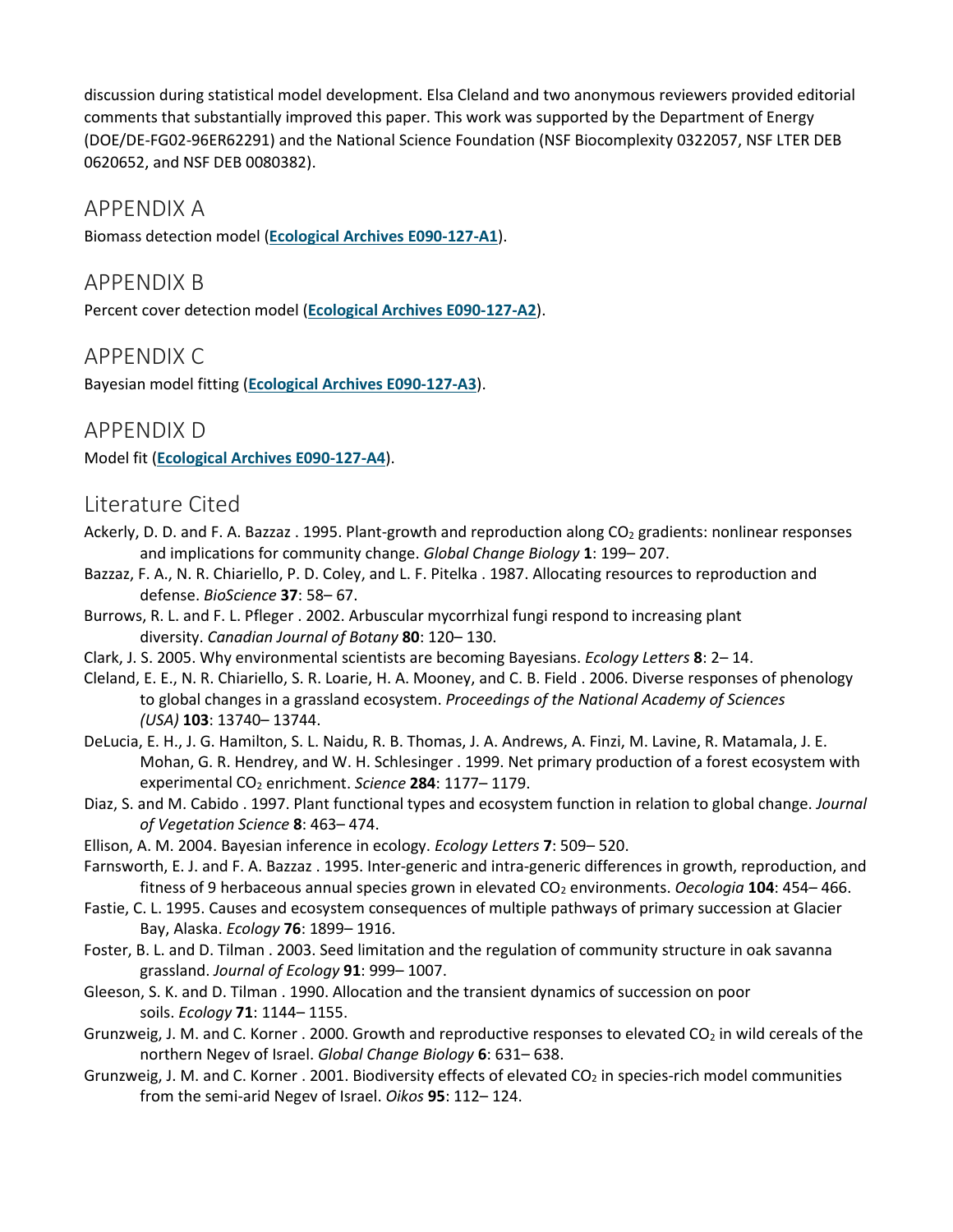- Harpole, W. S. and D. Tilman . 2006. Non-neutral patterns of species abundance in grassland communities. *Ecology Letters* **9**: 15– 23.
- HilleRisLambers, J., B. Aukema, J. Diez, M. Evans, and A. Latimer . 2006. Effects of global change on inflorescence production: a Bayesian hierarchical analysis. Pages 59– 73. *in* A. E. Gelfand and J. S. Clark . *Applications of computational statistics in the environmental sciences: hierarchical Bayes and MCMC methods*. Oxford University Press. Oxford, UK.
- HilleRisLambers, J., W. S. Harpole, D. Tilman, J. Knops, and P. Reich . 2004. Mechanisms responsible for the positive diversity–productivity relationship in Minnesota grasslands. *Ecology Letters* **7**: 661– 668.
- Hurtt, G. C. and S. W. Pacala . 1995. The consequences of recruitment limitation: reconciling chance, history and competitive differences between plants. *Journal of Theoretical Biology* **176**: 1– 12.
- Huxman, T. E., E. P. Hamerlynck, and S. D. Smith . 1999. Reproductive allocation and seed production in Bromus madritensis ssp. *rubens* at elevated atmospheric CO2. *Functional Ecology* **13**: 769– 777.
- Jablonski, L. M., X. Z. Wang, and P. S. Curtis . 2002. Plant reproduction under elevated  $CO<sub>2</sub>$  conditions: a metaanalysis of reports on 79 crop and wild species. *New Phytologist* **156**: 9– 26.
- Jackson, R. B., Y. Luo, Z. G. Cardon, O. E. Sala, C. B. Field, and H. A. Mooney . 1995. Photosynthesis, growth and density for the dominant species in a CO<sub>2</sub>-enriched grassland. *Journal of Biogeography* **22**: 221–225.
- LaDeau, S. L. and J. S. Clark . 2001. Rising CO2 levels and the fecundity of forest trees. *Science* **292**: 95– 98.
- Lavorel, S. and E. Garnier . 2002. Predicting changes in community composition and ecosystem functioning from plant traits: revisiting the Holy Grail. *Functional Ecology* **16**: 545– 556.
- Lichter, J. 2000. Colonization constraints during primary succession on coastal Lake Michigan sand dunes. *Journal of Ecology* **88**: 825– 839.
- Mitchell, C. E., D. Tilman, and J. V. Groth . 2002. Effects of grassland plant species diversity, abundance, and composition on foliar fungal disease. *Ecology* **83**: 1713– 1726.
- Miyagi, K. M., T. Kinugasa, K. Hikosaka, and T. Hirose . 2007. Elevated  $CO<sub>2</sub>$  concentration, nitrogen use, and seed production in annual plants. *Global Change Biology* **13**: 2161– 2170.
- Morgan, J. A., et al 2004. Water relations in grassland and desert ecosystems exposed to elevated atmospheric CO2. *Oecologia* **140**: 11– 25.
- Navas, M. L., L. Sonie, J. Richarte, and J. Roy . 1997. The influence of elevated CO<sub>2</sub> on species phenology, growth and reproduction in a Mediterranean old-field community. *Global Change Biology* **3**: 523– 530.
- Owensby, C. E., J. M. Ham, A. K. Knapp, and L. M. Auen . 1999. Biomass production and species composition change in a tallgrass prairie ecosystem after long-term exposure to elevated atmospheric CO<sub>2</sub>. *Global Change Biology* **5**: 497– 506.
- Polley, H. W., H. B. Johnson, and J. D. Derner . 2003. Increasing  $CO<sub>2</sub>$  from subambient to superambient concentrations alters species composition and increases above-ground biomass in a C-3. *New Phytologist* **160**: 319– 327.
- Poorter, H. and M. L. Navas . 2003. Plant growth and competition at elevated CO<sub>2</sub>: on winners, losers and functional groups. *New Phytologist* **157**: 175– 198.
- Ramo, K., T. Kanerva, K. Ojanpera, and S. Manninen . 2007. Growth onset, senescence, and reproductive development of meadow species in mesocosms exposed to elevated O-3 and CO<sub>2</sub>. *Environmental Pollution* **145**: 850– 860.
- Reich, P. B., C. Buschena, M. G. Tjoelker, K. Wrage, J. Knops, D. Tilman, and J. L. Machado . 2003. Variation in growth rate and ecophysiology among 34 grassland and savanna species under contrasting N supply: a test of functional group differences. *New Phytologist* **157**/ (3): 617– 631.
- Reich, P. B., S. E. Hobbie, T. Lee, D. S. Ellsworth, J. B. West, D. Tilman, J. M. H. Knops, S. Naeem, and J. Trost . 2006. Nitrogen limitation constrains sustainability of ecosystem response to CO2. *Nature* **440**: 922– 925.
- Reich, P. B., et al 2001. Plant diversity enhances ecosystem responses to elevated CO<sub>2</sub> and nitrogen deposition. *Nature* **410**: 809– 812.